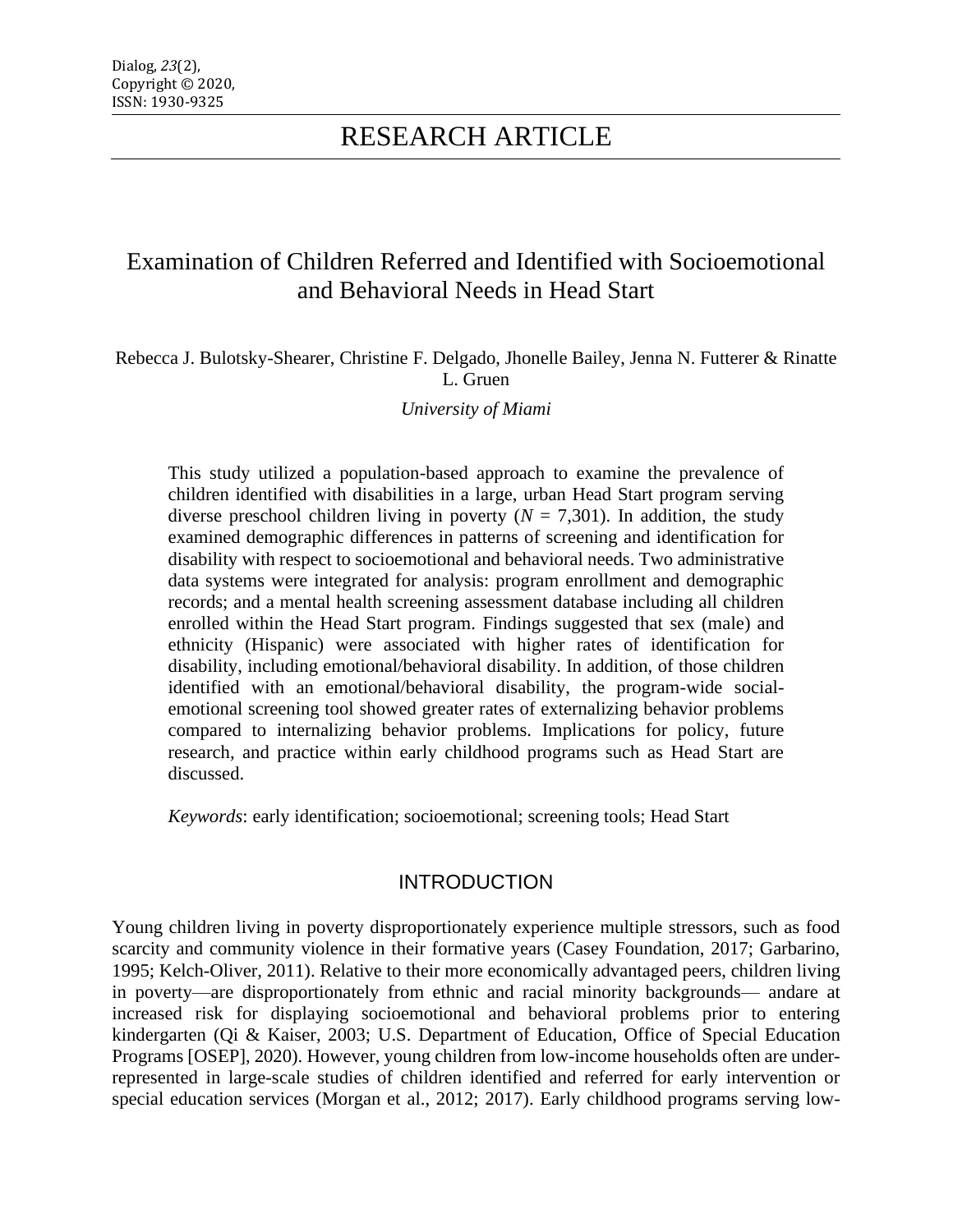income children are strategic opportunities to screen and identify children in need of special education services (Farnsworth, 2018; Feil et al., 2005). Comprehensive early screening procedures, when implemented in early childhood programs such as Head Start, can inform timely and appropriate identification for those children most in need of intervention (Farnsworth, 2018). Early interventions hold promise to support foundational learning and future school success (Boyd, et al., 2010; Pizur-Barekow et al., 2010; Shonkoff, 2011).

Early intervention efforts guided by federal law delineate procedures for screening and identifying young children at-risk for delays and disabilities. The Individuals with Disabilities Education Act (IDEA, 2004) mandates early identification of developmental delays in an effort to provide effective intervention. IDEA mandates that children from birth to five years must receive appropriate assessment and early intervention services. In accord with Part B of IDEA, children ages three to five years who are screened and identified with a disability in any of the fourteen IDEA categories are entitled to receive an Individualized Education Plan (IEP) with appropriate intervention services in the least restrictive environment.

The federal Head Start program, one of our nation's most comprehensive intervention programs addressing the developmental needs of low-income children, is a critical mechanism for early identification of disabilities (Fantuzzo et al., 2003). The Head Start Program's Federal Performance Standards require that programs "complete or obtain a current developmental screening to identify concerns regarding a child's developmental, behavioral, motor, language, social, cognitive, and emotional skills" and conduct on-going assessments throughout a child's enrollment "with sufficient frequency to allow for individualization within the program year" (U.S. DHHS, 2016, 1302-33). In addition, the Performance Standards provide guidance for prevention and classroom-based intervention for children displaying socioemotional and behavioral needs, to prevent suspension and expulsion (U.S. DHHS, 2016).

Despite the federal program mandates, research studies identify gaps in meeting these requirements in practice (Barton et al., 2012; Redden et al., 2003). According to the Head Start Performance Standards, programs are required to reserve 10% of their enrollment for children with disabilities (U.S. DHHS, 2016). In an analysis of data from the national Head Start Family and Child Experiences Survey (FACES), approximately 8% of preschool children enrolled in Head Start programs had a documented disability and an IEP according to parent report and program records (Barton et al., 2012). However, in a closer analysis of the language and cognitive assessment scores in the FACES dataset, Barton and colleagues found that an additional 14% of children met criteria for a developmental delay but had been overlooked and not identified (Barton et al., 2012).

### Identification of Socioemotional and Behavioral Needs in Head Start

In addition to developmental needs (such as cognitive or language delays as described above), between 20-30% of children living in low-income households may display significant and ongoing socioemotional and behavioral needs (Barbarin, 2007; Feil et al., 2005; Graziano et al., 2015; Qi & Kaiser, 2003). However, socioemotional and behavioral needs may not be identified or addressed in early childhood programs or until children transition to elementary school (Conroy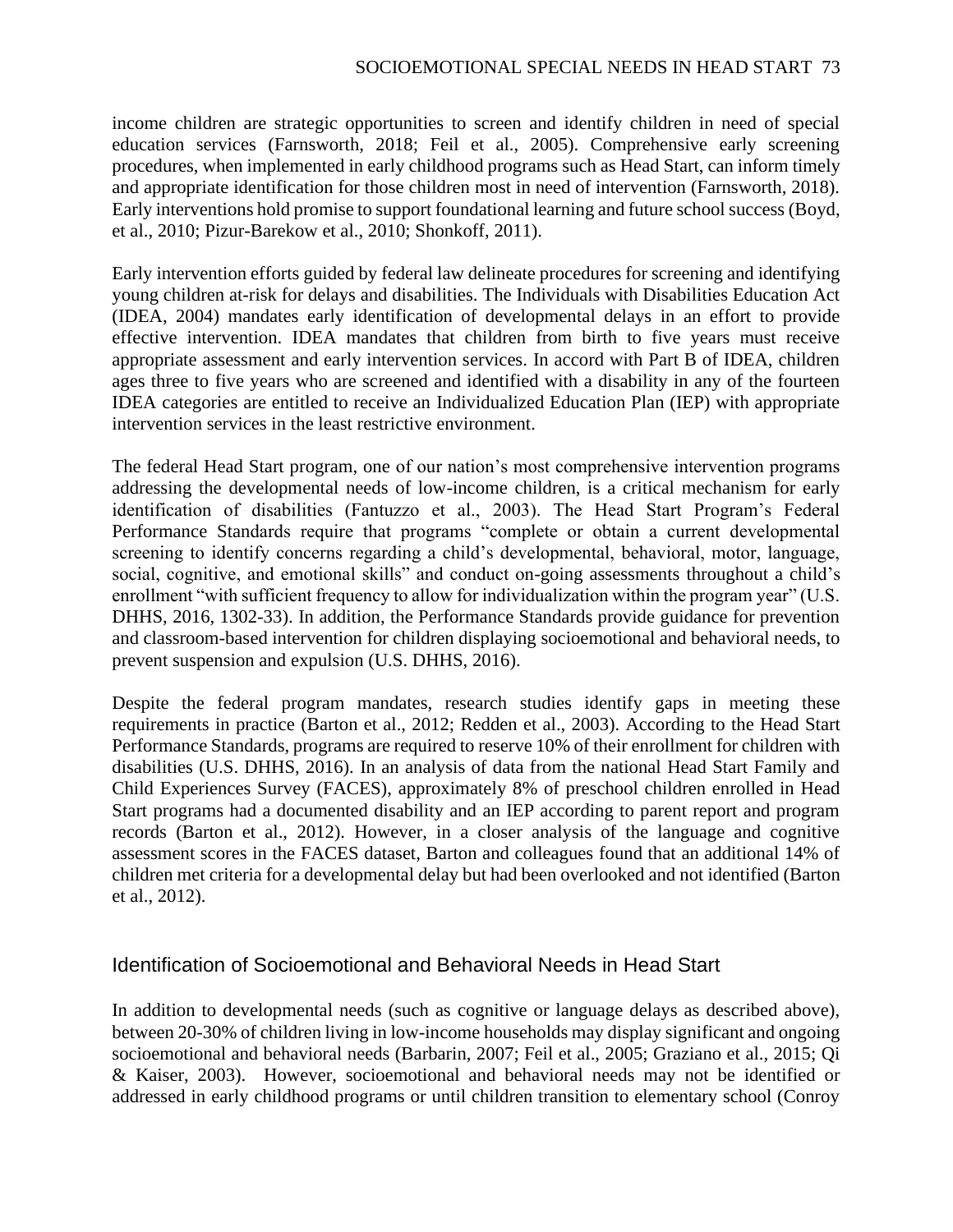& Brown, 2004; Duchnowski et al., 1998; Duncan et al., 1995; Forness et al., 2000). Without early intervention, socioemotional and behavioral needs can persist as children transition into formal schooling (Bub et al., 2007; Campbell et al., 2000; Zahn-Waxler et al., 2000) placing children at increased risk of longer term social or academic difficulties, compared to their well-adjusted peers (Florian & McLaughlin, 2008).

Preschool socioemotional and behavioral difficulties place children at increased risk for poor school adjustment and are associated with special education placement, grade retention, poor attendance, peer rejection, and high school dropout. Approximately 50% of students with emotional and behavioral disorders drop out of school and only 42% of those who remain graduate with a diploma (Landrum et al., 2004; Loeber, 1990; Offord et al., 1998). In addition, a longitudinal follow-up study of children enrolled in Head Start found that if children were identified with socioemotional or behavioral problems during preschool, they showed higher rates of eventual identification for special needs services in elementary school, with 17% of children identified eligible for special education services by the end of third grade (Redden et al., 2003).

## Programmatic Barriers to Identification

Despite Head Start's role in the early identification of and intervention for children's socioemotional and behavioral needs, there have been challenges to programmatic efforts. Researchers and practitioners document barriers and resulting delays in access to timely intervention. Agency-level data indicating the prevalence of children exhibiting socioemotional and behavioral needs is often discrepant from national and local estimates (López et al., 2000). Using large-scale screening tools, between 12-30% of low-income children may be identified as at risk for a socioemotional or behavioral concern (López et al., 2000). However, Head Start Program Information Reports typically indicate that less than 1% of children are classified with an emotional or behavioral disorder (López et al., 2000) and children are much more likely to be classified with a developmental, or speech or language delay, than a behavioral concern (Fantuzzo et al., 1999).

Interviews with teachers and staff suggest that barriers to equitable identification are due to children's lack of access to community-based services, professional help, or other interventions to address children's socioemotional and behavioral needs (Lutz et al., 1999; Padgett et al., 1994). In addition, teachers and parents are reluctant to identify or label young children with a behavioral disorder given the stigma associated with mental health (Yoshikawa & Zigler, 2000); however, children with socioemotional and behavioral difficulties, especially those displaying behaviors that disrupt classroom routines, are a top concern of Head Start teachers (Hemmeter et al., 2006; Reinke et al., 2014; Yoder & Williford, 2019).

Even when children's socioemotional and behavioral needs are identified within Head Start programs, children displaying externalizing behavior such as disruptive or aggressive behaviors in the classroom are more likely to be identified and referred for services than children displaying shy or withdrawn behaviors (Bulotsky-Shearer et al., 2014; Fantuzzo et al., 2003). Examining programmatic patterns of early identification of children especially those displaying shy or socially withdrawn behavior is needed, as there are short- and long-term negative associations between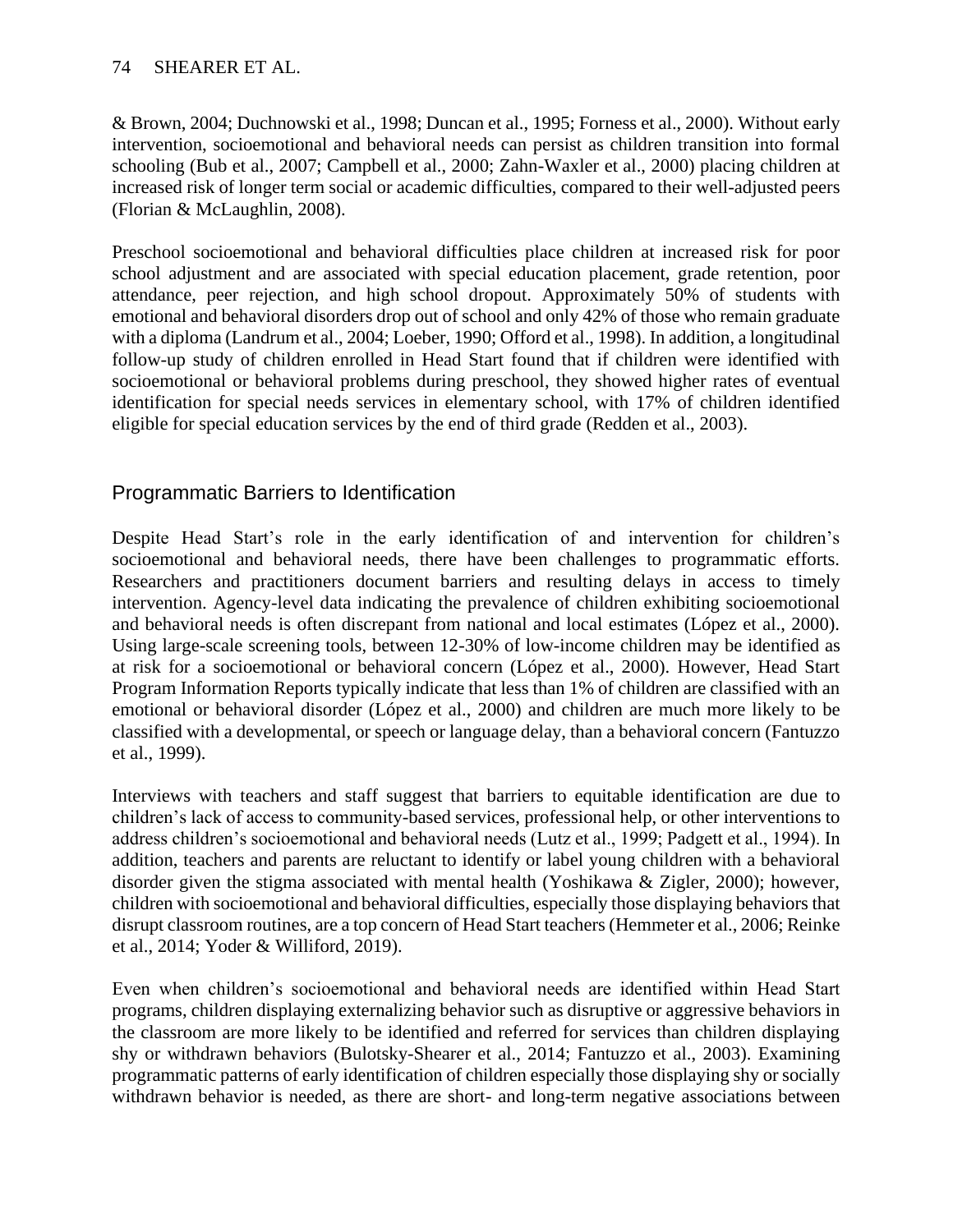socially withdrawn behavior and the development of positive peer relationships in preschool (Coplan et al., 2001; Fantuzzo et al., 2003; Hughes & Coplan, 2010; Rydell et al., 2005) and academic skills such as reading and mathematics achievement in preschool and elementary school (Bub et al., 2007; Bulotsky-Shearer & Fantuzzo, 2011; Miles & Stipek, 2006). Given the number of children enrolled in Head Start who may have socioemotional and behavioral needs, it is critical that researchers in partnership with Head Start programs take a closer look overall within the program at those children who are identified and referred for early intervention services.

### Present Study

The primary purpose of the present study was to take a population-based look at the prevalence of children referred and identified for early intervention in a large, urban Head Start program serving a diverse population of preschool children living in poverty. The study also aimed to examine whether there were demographic differences in patterns of referral and identification and whether there were programmatic biases in the types of socioemotional and behavioral needs identified through the use of a program-wide social-emotional screening tool.

We had three specific research questions: (a) What is the prevalence of types of disabilities within the Head Start program? (b) What are the demographic characteristics (e.g., age, sex, ethnicity, and English Language Learner [ELL] status) associated with children classified with special needs? (c) Does a programmatic teacher behavior rating screening measure differentiate between children classified by the Head Start program as having socioemotional or behavioral needs and those who are not classified? Given prior research, we hypothesized that the majority of children would be classified with speech/language or developmental delays, with a minority of children classified with mental health or behavioral special needs. We expected that children exhibiting externalizing behavior would be overrepresented in the groups of children identified with socioemotional or behavioral needs.

In addition, we expected that boys would be overrepresented in the special needs group based on prior research indicating that boys are more likely than girls to be identified with or as at risk for a disability (Barton et al., 2012; Guarino et al., 2010; Hibel, et al., 2010; Markowitz et al., 2006; Matthews et al., 2010; Morgan et al., 2012). Additionally, boys tend to be referred and diagnosed with emotional disturbances, developmental delays, and language delays, at higher rates than girls in early childhood and elementary school (U.S. Department of Education, 2014).

Research findings on patterns of referral and identification of children from racial and ethnic minority backgrounds are mixed and vary by geographic region. Early childhood research studies have found that the rate of referral for early intervention services is greater for African American and Hispanic children, compared to White children (Hosp & Reschly, 2003) as well as the rates of expulsion in preschool (Gilliam, 2005; Gilliam et al., 2016). However, other research and metaanalytic reviews suggest that African American, Hispanic, and Asian children are underrepresented in special needs subgroups who are identified to receive early intervention services compared to White children (Delgado & Scott, 2006; Hibel et al., 2010; Markowitz et al., 2006; Morgan et al., 2012; Morgan et al., 2017; Morgan et al., 2018).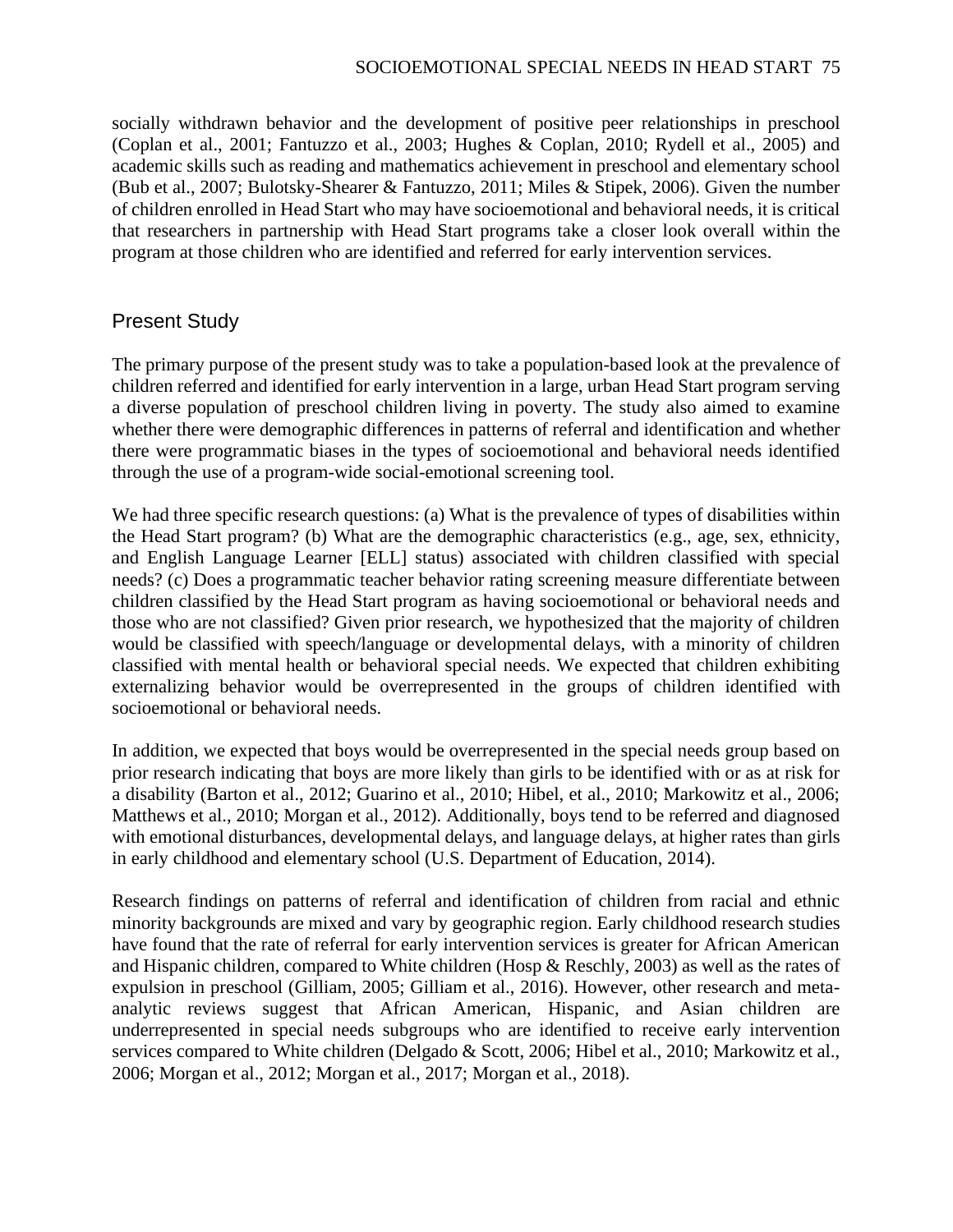#### **METHOD**

#### **Participants**

The sample included all children enrolled in a large, urban Head Start program in the Southeastern United States. During this school year, the Head Start program served 7,301 children in 318 classrooms across 78 centers. Approximately 51.9% of the sample was female and children's ages in the fall ranged from 33 to 59 months ( $M = 47.7$ ,  $SD = 7.12$ ). Children were predominantly African American and Hispanic/Latino (57.1% and 42.1%, respectively), with 0.8% identified as being of another ethnicity (including White/Non-Hispanic, Asian, Native Islander, or Other). During this school year, 98% of the children in the program were from households that met the federal income requirement for enrollment in Head Start (less than \$22,050 for a family of four in 2009-10). Two sets of analyses were conducted using this larger population of children, as well as a subsample, as described below. All children (*N*=7,301) were included in the first set of descriptive analyses.

*Analytic Subsample.* Children were included in the second set of analyses if their teachers completed the Devereux Early Childhood Assessment (DECA; LeBuffe & Naglieri, 1999) during the program year. Of the  $6,089$  children (*M* age = 47.9 months, *SD* = 6.9) included in this subsample, approximately 53% were female. Children were predominantly non-Hispanic African American and Hispanic (55.4% and 43.8%, respectively), with .8% identified as being of another race (including White/Non-Hispanic, Asian, Other, or Native Islander). This subsample of children did not differ significantly from children in the overall sample with regard to age, sex, ethnicity, or home language.

Program demographic records indicated that teachers in the overall program were predominantly African American and White (49.7% and 35.8%, respectively), with 14.4% identified as being of another ethnicity (including Asian, Biracial and unspecified). Approximately 50% of all the teachers (regardless of race) identified themselves as of Hispanic/Latino descent. There were approximately 44% of teachers with a Bachelor's degree, 22% with an Associate's degree, and 17% with a Child Development Associate credential. Nine percent of teachers were enrolled in a Bachelor's degree program.

#### **Measures**

*Classroom Socioemotional Adjustment.* The Devereux Early Childhood Assessment (DECA; LeBuffe & Naglieri, 1999) is a 37-item norm-referenced rating scale of social-emotional adjustment, developed for use by parents and teachers of children two to six years of age. In the current study, lead teachers completed the DECA for all enrolled children within the first 45 days of the school year. Teachers completed the DECA in their language of preference (English: n= 5,197 or Spanish:  $n= 860$ ). The DECA uses a five-point Likert scale (0 = never, 1 = rarely, 2 = occasionally,  $3 =$  frequently, and  $4 =$  very frequently), asking teachers to rate how often they had observed each child display a behavior over the previous four-week period. The measure comprises four subscales, including three Protective Factors subscales (Initiative, Self-Control, and Attachment) and one Behavioral Concerns subscale.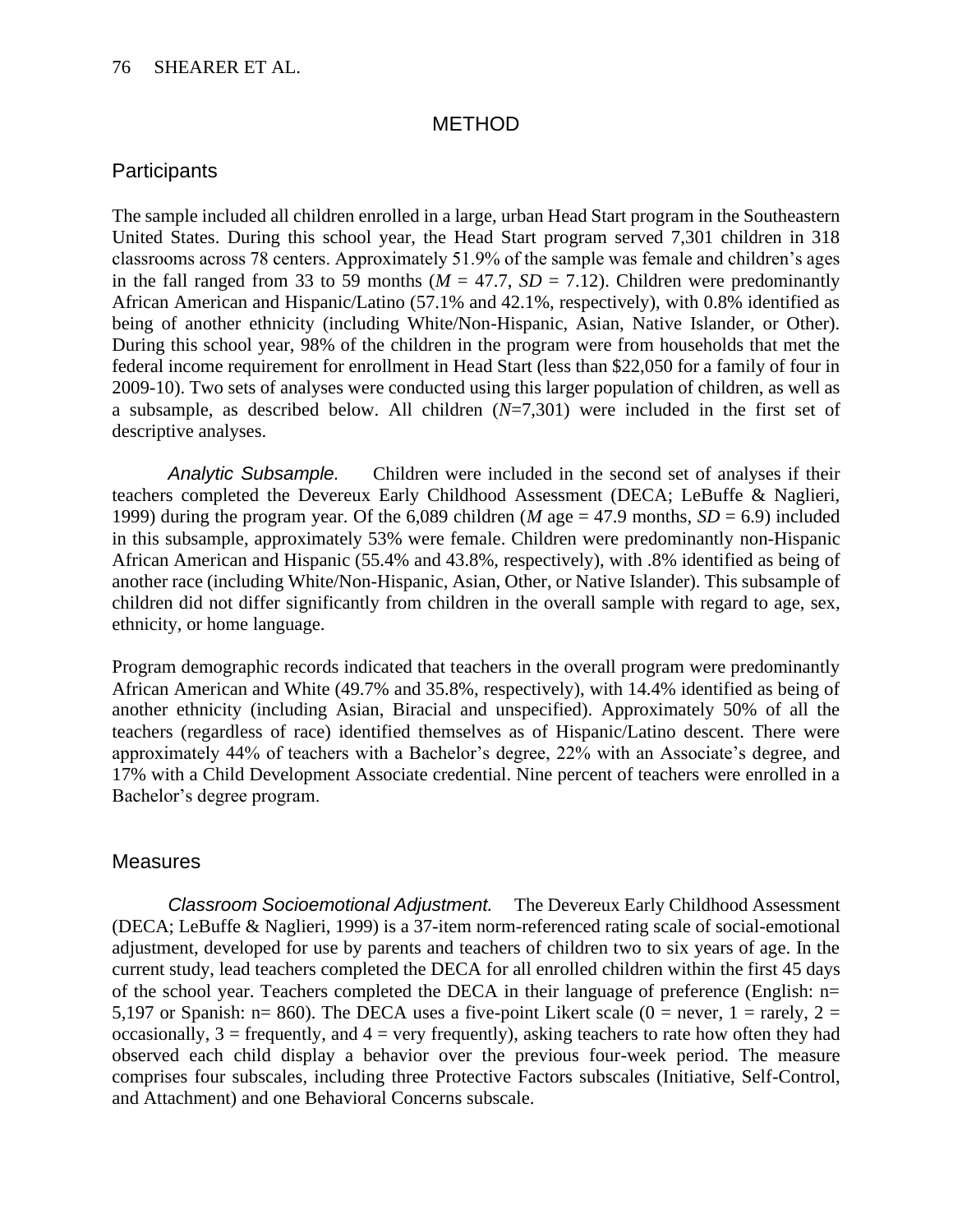The Protective Factors subscales assess adaptive, prosocial, and resilient behaviors children display in the classroom. The Initiative subscale consists of 11 items assessing children's ability to use independent thought and actions to meet their needs. Examples of items on the Initiative subscale include "does things for himself/herself," "chooses tasks challenging for him/her," "tries or asks new things or activities," and "asks other children to play with him/her." The Self-Control subscale comprising 8 items assesses children's ability to experience a range of feelings and express those using words and actions. Examples include, "shows patience," "handles frustration well," and "controls anger." The Attachment subscale of 8 items assesses the quality and strength of the relationship between the child and familiar adults. Examples include, "shows affection for familiar adults," "acts happy when parent returns," and "seeks help from adults when necessary." The Behavioral Concerns subscale includes 10 items assessing problem behaviors exhibited by preschool children. Items include, "destroys or damages property," "difficulty concentrating," "easily upset," and "temper tantrums." Generally, the Behavioral Concerns subscale taps externalizing or outward behavioral problems.

The published technical manual reports high internal consistency reliabilities for teacher ratings on the Initiative (.90), Self-Control (.90), Attachment (.85), and Behavioral Concerns (.80; LeBuffe & Naglieri, 1999). Test-retest reliability coefficients are reported as .80, .64, .55, and .68 for the Initiative, Self-Control, Attachment, and Behavioral Concerns scales, respectively.

*Procedure.* Data from this study were obtained as part of a larger University-Head Start collaborative research project examining the school readiness of Head Start children enrolled in a large urban program, located in the Southeastern United States. The purpose of the larger project was to integrate two large administrative databases programmatically collected by the Head Start program: (1) a child and family information database that included child demographic information (date of birth, gender, race, ethnicity, special needs status, primary and secondary home language, English language proficiency, center name, classroom assignment, etc.) and (2) a database containing scores from the teacher ratings on the DECA (LeBuffe & Naglieri, 1999).

Both databases were collected and stored electronically by the program to meet the federal Head Start Performance Standards requirements. According to procedure for the Head Start program, parents or guardians report on child and family demographic information which was then entered into the database by Head Start administrative staff upon a child's entry into the program. Information was updated when a child's enrollment information changes. For the DECA, teachers were trained to complete the measure after observing each child's behavior in their classroom over a period of four weeks. The DECA was then used program-wide as a behavioral screener to meet the Head Start Performance Standards for mental health screening within the first 45 days of school (U.S. DHHS, 2016).

Information about children's disability status was obtained through the child and family database, which included a disability module. The disability module indicated whether children were (a) "suspected" to have a disability and had been referred for evaluation based on either a teacher, parent, or disability specialist concern, or programmatic screening result; or (b) "identified" with a disability (had received a formal comprehensive educational evaluation by a professional, had been diagnosed with a documented delay or disability, and were found eligible to receive Early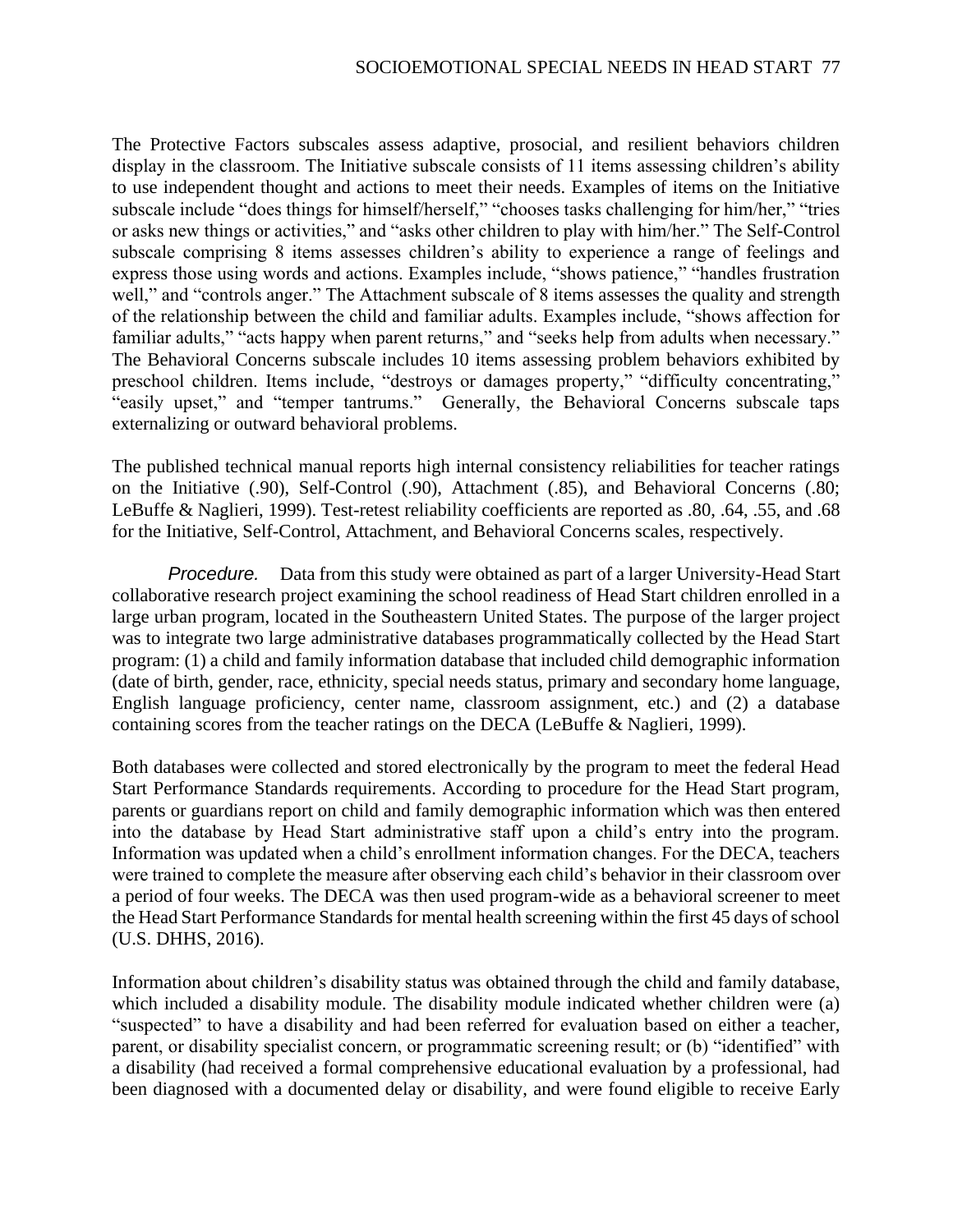Intervention services according to Part B of IDEA (U.S. Department of Education, 2004). There were 904 children with a suspected (referred) or identified special need. Within this group, some children had more than one special need (e.g., children could have a secondary and tertiary special need in addition to their primary special need). However, each child was only counted once in the analyses (either as having emotional/behavioral disability or as having one or more other special needs).

Approval for the project was obtained from the University Institutional Review Board, the Head Start director, and the Head Start Parent Policy Council. Because there was no unique identifier across the databases, Microsoft Integrated Services was used to link children's records using a probabilistic matching algorithm, using children's first name, last name, date of birth, gender, and race/ethnicity combinations. This linking strategy was based on a 95% confidence match. Records that matched were separated into a master table for that particular assignment and then joined at the end of the process. Once the databases were integrated, the data were de-identified to protect participant confidentiality.

#### Data Analyses

*Investigation of Prevalence of Special needs within the Head Start Program.* To obtain a descriptive picture and examine the prevalence of suspected and identified disabilities in the Head Start program, the percentage of children classified under each of these two categories (suspected and identified) were examined overall, as well as within each special need category.

*Investigation of Demographic Characteristics of Children Suspected or Identified with Special Needs.* The next set of analyses examined whether there were differences in child demographic characteristics between children in the overall program and (a) those children suspected or identified with an emotional/behavioral special need and (b) those children suspected or identified with another special need. Statistically significant deviations in the expected prevalence of each demographic variable (sex [female or male], race [Black or non-Black], ethnicity [Hispanic or non-Hispanic], primary home language [English or Spanish], and English language proficiency [proficient or non-proficient]), were determined based on the two-tailed tests of the standard error of proportional differences (Ferguson & Takane, 1989) and corrected for multiple pairwise comparisons by the Bonferroni method. One-way ANOVA using least square means with Tukey-Kramer post hoc comparison was used to examine differences with respect to age in months.

*Analysis of children suspected or identified to receive special needs services in the Head Start program.* In this final set of analyses, multiple discriminant function analysis was used for group explication purposes as advised by McDermott (1982) and Fantuzzo et al. (2003). This analysis permitted examination of the nature of the emotional and behavioral problems of a criterion group of children classified within the special needs system and a group who had not been classified by the program. In other words, it permitted examination of the differential pattern of program identification of children in the special needs system, according to the different types of socioemotional adjustment as assessed by the four DECA subscales.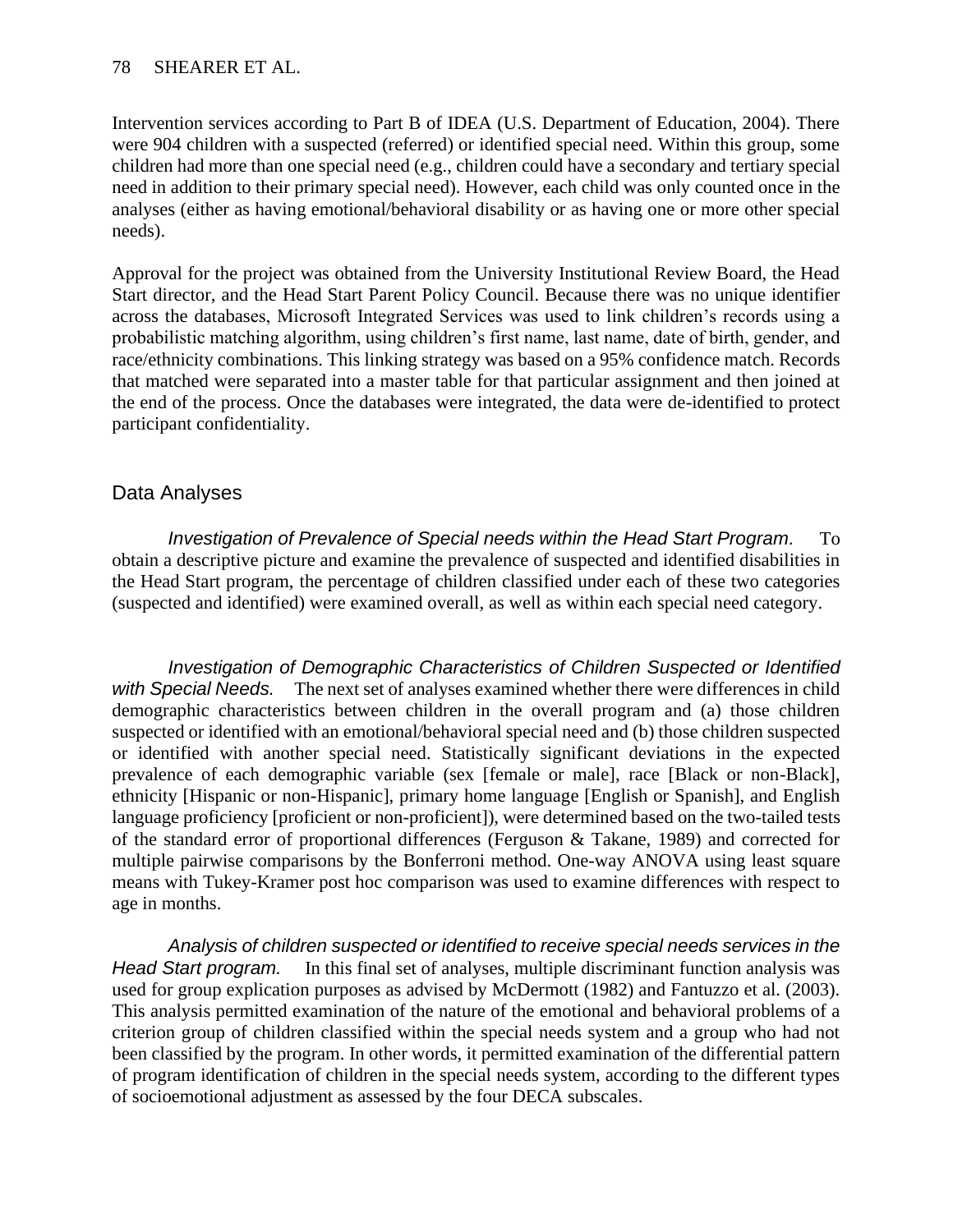## RESULTS

## Prevalence of Special Needs in the Head Start Program

In the overall program  $(N = 7,301)$ , a total of 12.4% ( $n = 904$ ) of the children were classified with either a suspected or identified special need. Table 1 displays the frequency distribution of children classified with a suspected or identified concern, by disability category. The majority of children classified with suspected or identified special need were classified with speech or language impairment. Approximately 13.5% of children suspected or identified with a special need were classified with an emotional/behavioral disorder.

## TABLE 1

## *Prevalence of Disability Categories among Head Start Children in the Special Needs System*

|                                 | Identified<br>Disability | <b>Suspected Disability</b> |
|---------------------------------|--------------------------|-----------------------------|
| Special need category           | $n = 571^{\rm a}$        | $n = 428^{\rm a}$           |
| Speech/Language                 | 437 (76.5%)              | 279 (65.2%)                 |
| Emotional/Behavioral            | $32(5.6\%)$              | 90 (21.0%)                  |
| Health/Physical                 | 33 (5.8%)                | 16(3.7%)                    |
| <b>Learning Disability</b>      | $16(2.8\%)$              | $9(2.1\%)$                  |
| <b>Autism Spectrum Disorder</b> | $5(0.9\%)$               | $3(0.7\%)$                  |
| Intellectual Disability         | $2(0.4\%)$               | $0(0\%)$                    |
| Other                           | 46 (8.1%)                | 31 (7.2%)                   |

### Children in Special Needs System

#### *N = 7,301.*

*Note.*  $N = 904$ , include all children in either identified and/or suspected disability categories. Total number of children in the identified category, *n* = 525. Total number of children in the suspected disability category, *n*=379. <sup>a</sup> There are some children who were identified with or suspected as having more than one disability, so the numbers presented are total number of disability classifications, not total number of children.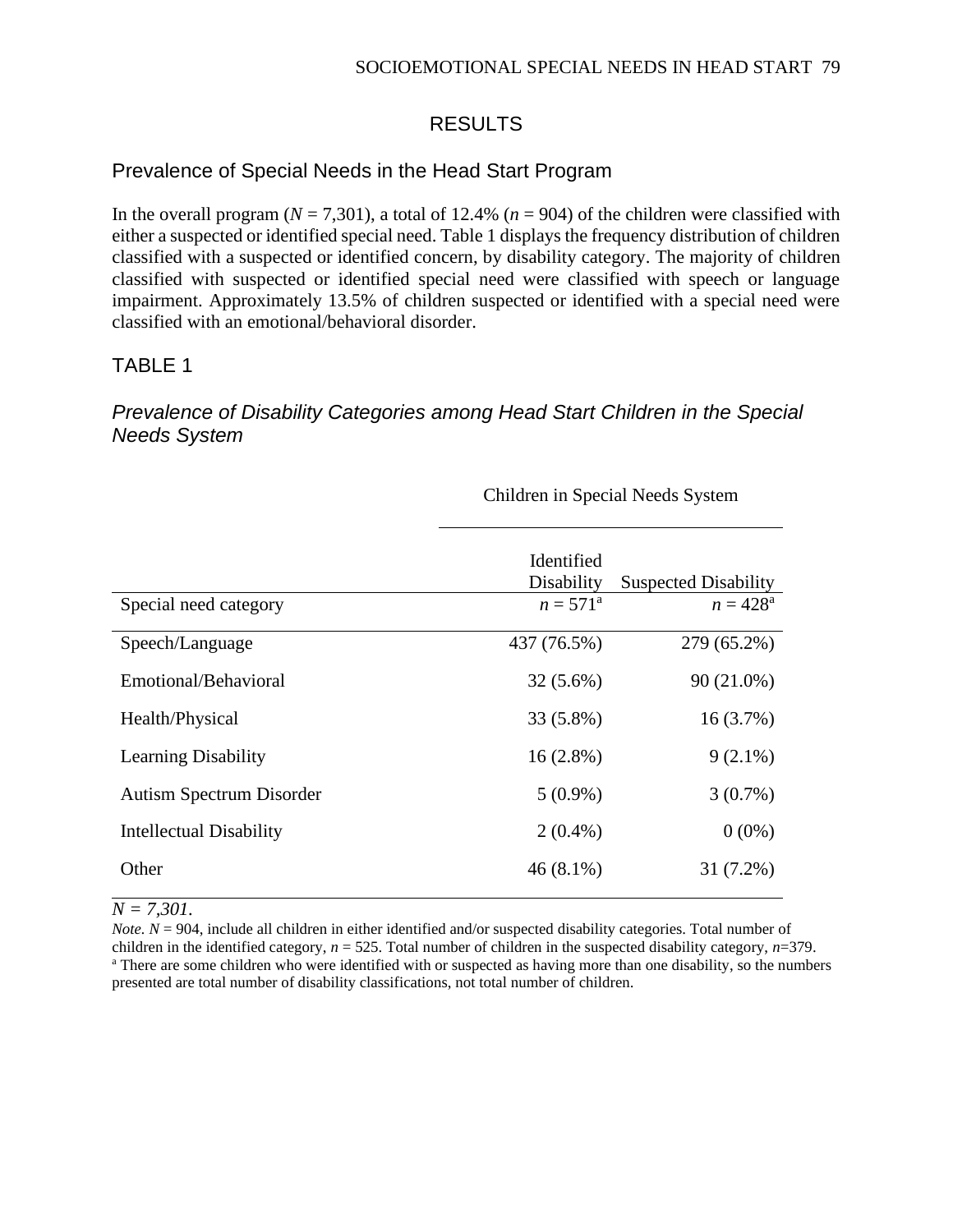Investigation of demographic characteristics of children with special needs and those with emotional/behavioral special needs.

Table 2 displays the frequency distribution of demographic variables for children in the program overall, as compared to children classified with a special need (suspected and/or identified), and children classified specifically with an emotional/behavioral special need (suspected and/or identified). Statistically significant departures from overall sample expectancy were found in the percentage of girls and boys in both the identified disability group and the identified emotional/behavioral special needs group (with a significantly lower percentage of girls represented in these two groups when compared to sample expectancy based on the distribution in the overall program). In addition, both emotional/behavioral and other special needs groups were comprised of a greater number of Hispanic children, children with home language of Spanish, and those who were not English proficient, when compared to sample expectancy. No significant differences among groups by children's age (in months) were found (ANOVA findings).

## TABLE 2

|                      |                 |                 |            | Identified  | Suspected  |  |  |
|----------------------|-----------------|-----------------|------------|-------------|------------|--|--|
|                      |                 |                 |            | Emotional/  | Emotional/ |  |  |
|                      |                 | Identified      | Suspected  | Behavioral  | Behavioral |  |  |
|                      | Overall Program | Disability      | Disability | Disability  | Disability |  |  |
|                      | $N = 7,301$     | $n = 525$       | $n = 379$  | $n = 32$    | $n = 90$   |  |  |
| Demographic variable |                 |                 |            |             |            |  |  |
|                      |                 |                 |            |             |            |  |  |
| Mean age             | 47.68           | 48.24           | 47.04      | 46.63       | 46.27      |  |  |
| Female               | 3,787           | 173 (33.0%)*    | 137        | 9           | 27         |  |  |
|                      | $(51.9\%)$      |                 | $(36.1\%)$ | $(28.1\%)*$ | $(30.0\%)$ |  |  |
| Male                 | 3,514           | 352 $(67.0\%)*$ | 242        | 23          | 63         |  |  |
|                      | $(48.1\%)$      |                 | $(63.9\%)$ | $(71.9\%)*$ | $(70.0\%)$ |  |  |
| <b>Black</b>         | 4,165           | 193             | 199        | 9           | 47         |  |  |
|                      | $(57.0\%)$      | $(36.8\%)$      | $(52.5\%)$ | $(28.1\%)$  | $(52.5\%)$ |  |  |
| Hispanic             | 3,076           | 327 $(62.3\%)*$ | 177        | 22          | 43         |  |  |
|                      | $(42.1\%)$      |                 | $(46.7\%)$ | $(68.8\%)*$ | $(47.8\%)$ |  |  |
| Other Race           | 60              | 5               | 3          | 1           | $\Omega$   |  |  |
|                      | $(0.8\%)$       | $(1.0\%)$       | $(0.8\%)$  | $(3.1\%)$   | $(0\%)$    |  |  |
| Primary home         | 4,093           | 216             | 183        | 15          | 51         |  |  |
| language is          | $(56.1\%)$      | $(41.4\%)$      | $(48.3\%)$ | $(46.9\%)$  | $(56.7\%)$ |  |  |
| English              |                 |                 |            |             |            |  |  |
| Primary home         | 2,567           | 284             | 148        | 16          | 36         |  |  |
| language is          | $(35.2\%)$      | $(54.1\%)*$     | $(39.1\%)$ | $(50.0\%)*$ | $(40.0\%)$ |  |  |
| Spanish              |                 |                 |            |             |            |  |  |
| Non-proficiency      | 2,471           | 278             | 161        | 21          | 37         |  |  |
| in English           | $(33.9\%)$      | $(53.0\%)*$     | (42.5%)    | $(65.5\%)*$ | $(41.1\%)$ |  |  |

#### *Demographic Characteristics of Head Start Children with Identified Disability*

*Note.* Some children are suspected or identified with more than one disability. Children with both suspected and identified disabilities were classified as "identified."

\**p*<.05.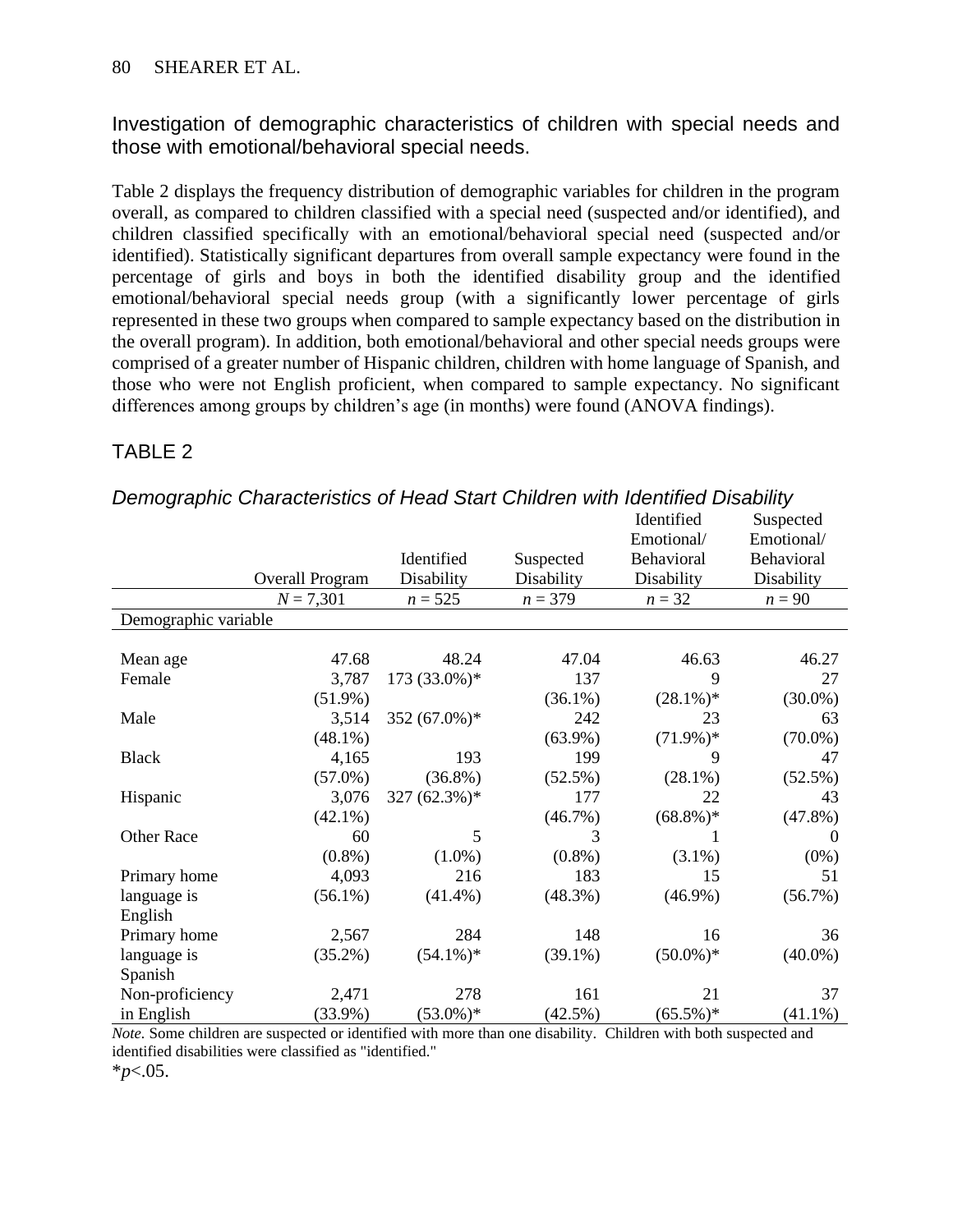## Analysis of children suspected or identified to receive special needs services for emotional/or behavioral problems in the Head Start program

A multiple discriminant analysis was conducted for three groups: (a) the group of 6,026 children who had never been referred or identified with a special need by the Head Start program, (b) the group of 90 children who were suspected with an emotional/behavioral special need by the Head Start program, and (c) the group of 32 children who were identified with an emotional/behavioral special need by the Head Start program. The analysis yielded a successful solution where Wilks's  $\Lambda$  = 0.97, multivariate *F* (8, 10788) = 17.93, and *p* < .0001. Only one discriminant function was significant. When examining the pattern of loadings on the discriminant function, it was the externalizing problem scales (high Behavioral Concerns and low Self-Control scores) that separated the smaller groups of children with either suspected or identified emotional/behavioral special needs from the larger non-special needs group.

Table 3 presents *T* Score means and standard deviations for the four DECA subscales, as well as the univariate tests of group differences for the three groups. Significantly higher *T* Scores were found for the two groups comprised of children with suspected and identified emotional/behavioral special needs on the Behavioral Concerns subscale and significantly lower *T* Scores were found on the Self-Control subscale for both groups, as compared to the group of children never referred or identified. The group means were comparable between the two groups of children who were either suspected (referred) or identified emotional/behavioral special need and significantly different from the non-special needs group.

### Table 3

|                            |               | Children with<br>Identified | Children with<br>Suspected |                  |
|----------------------------|---------------|-----------------------------|----------------------------|------------------|
|                            | Children with | Emotional/                  | Emotional/                 |                  |
|                            | No Special    | <b>Behavioral</b>           | <b>Behavioral</b>          |                  |
|                            | Need          | Special Need                | Special Need               |                  |
|                            | $n = 5,294$   | $n=25$                      | $n=81$                     |                  |
| DECA subscale              | M(SD)         | M(SD)                       | M(SD)                      | Univariate $F^a$ |
| <b>Behavioral Concerns</b> | 47.33(9.10)   | 54.56 (11.95)               | 56.95 (9.54)               | $51.95**$        |
| Initiative                 | 51.16(8.50)   | 45.20(8.90)                 | 46.88(9.33)                | $16.05**$        |
| Self-Control               | 54.92 (8.47)  | 47.36 (12.42)               | 47.37(10.31)               | 40.88**          |
| Attachment                 | 48.56 (8.48)  | 46.04 (11.01)               | 45.77 (10.21)              | $5.32*$          |

## *DECA Subscale T Scores across Non-Special Needs and Mental Health Special Needs Children in the Head Start Program*

Note.  $N = 6,903$ , n=32, n = 90)

\**p*<.001. \*\* *p*<.0001.

*Note.* Wilks' lambda = 0.97, multivariate *F*(8,10788) = 17.93, *p* < .0001.

*<sup>a</sup>*Univariate *df* = 2 and 5397.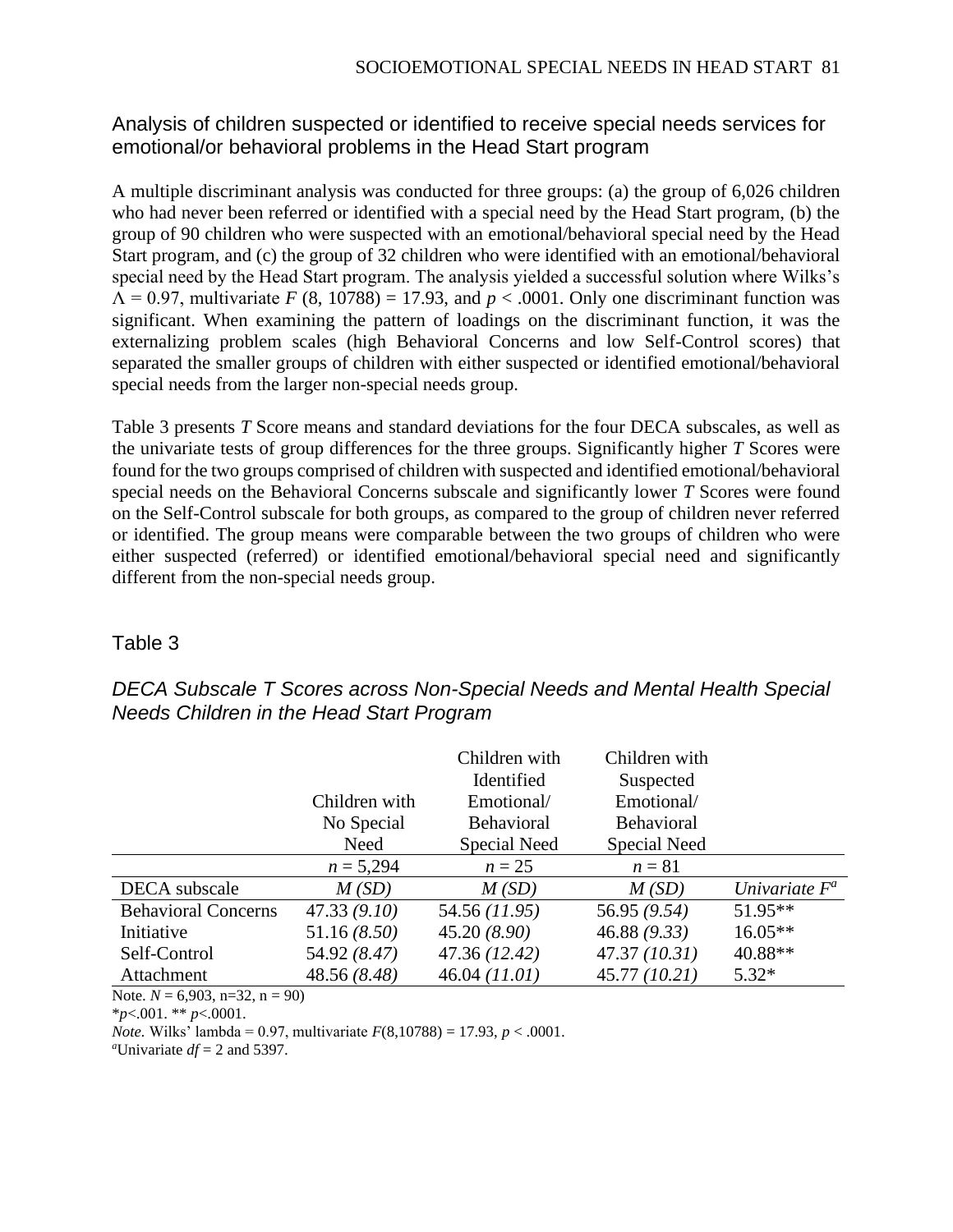### **DISCUSSION**

The purpose of the present study was to take a population-based look at patterns of early identification and referral for children with special needs within a large, urban Head Start program serving a diverse population of preschool children. We found demographic variables such as gender and ethnicity differentially associated with higher rates of identification of developmental disabilities, as well as greater rates of identification of externalizing problems compared to internalizing (shy or socially withdrawn) behavior problems through the use of program-wide social-emotional screening tool.

As expected, we found that in total 12.4% of preschool children in the Head Start program were identified with or suspected of having a disability (7.2% and 5.2% respectively). Nationally, Head Start programs are provided guidelines for allocating services to 10% of children in the program with special needs (U.S. DHHS, 2016). Findings from our local program approximate this number (when identified or suspected percentages are combined), however, the number of children identified with a documented disability (who had an IEP) is lower (7.2%) than the 10%. This discrepancy could indicate an under-representation of children in the program with a disability, but also could reflect the nature of the referral process. In our database, children who were flagged with a concern or suspected delay, might have been in the process of completing more formal comprehensive evaluations before being formally labeled with a disability, and gaining access to services through an IEP.

Consistent with prior research, the majority of the children identified with disabilities were classified with a speech or language impairment (5.99%), while emotional/behavioral disorders accounted for 0.4% of identified disabilities (within the population of Head Start children). This is consistent with national statistics, suggesting that for all children three to five, 5.74% of preschool aged children are classified with a disability, with 2.69% having a speech or language impairment and 0.03% having an emotional/behavioral disorder (U.S. Department of Education, 2019). In addition, Head Start studies have found that children who display challenging externalizing or internalizing behavior and who might be identified with an emotional/behavioral disorder often receive a speech/language impairment classification, rather than a classification of emotional/behavioral disorder (Fantuzzo et al., 1999).

### Patterns of Early Identification across Subgroups of Children

In support of our hypothesis, boys were more likely than girls to be represented in the group of children identified or suspected of a disability, regardless of disability classification. Our findings are consistent with previous national and local studies where boys are more likely to be referred and identified for early intervention services, for any disability. For example, in the national FACES Head Start and ECLS-K samples, 67% of boys versus 33% of girls in the were identified as eligible to receive early intervention services (Barton et al., 2012; Morgan et al., 2012). This disparity may be caused in part by gender differences in the incidence of language, developmental, and emotional/behavioral disabilities between boys and girls, leading boys to be referred for an evaluation at a higher rate (Delgado & Scott, 2006; U.S. Department of Education, 2014). However, more research is needed to further understand if girls are being overlooked in the early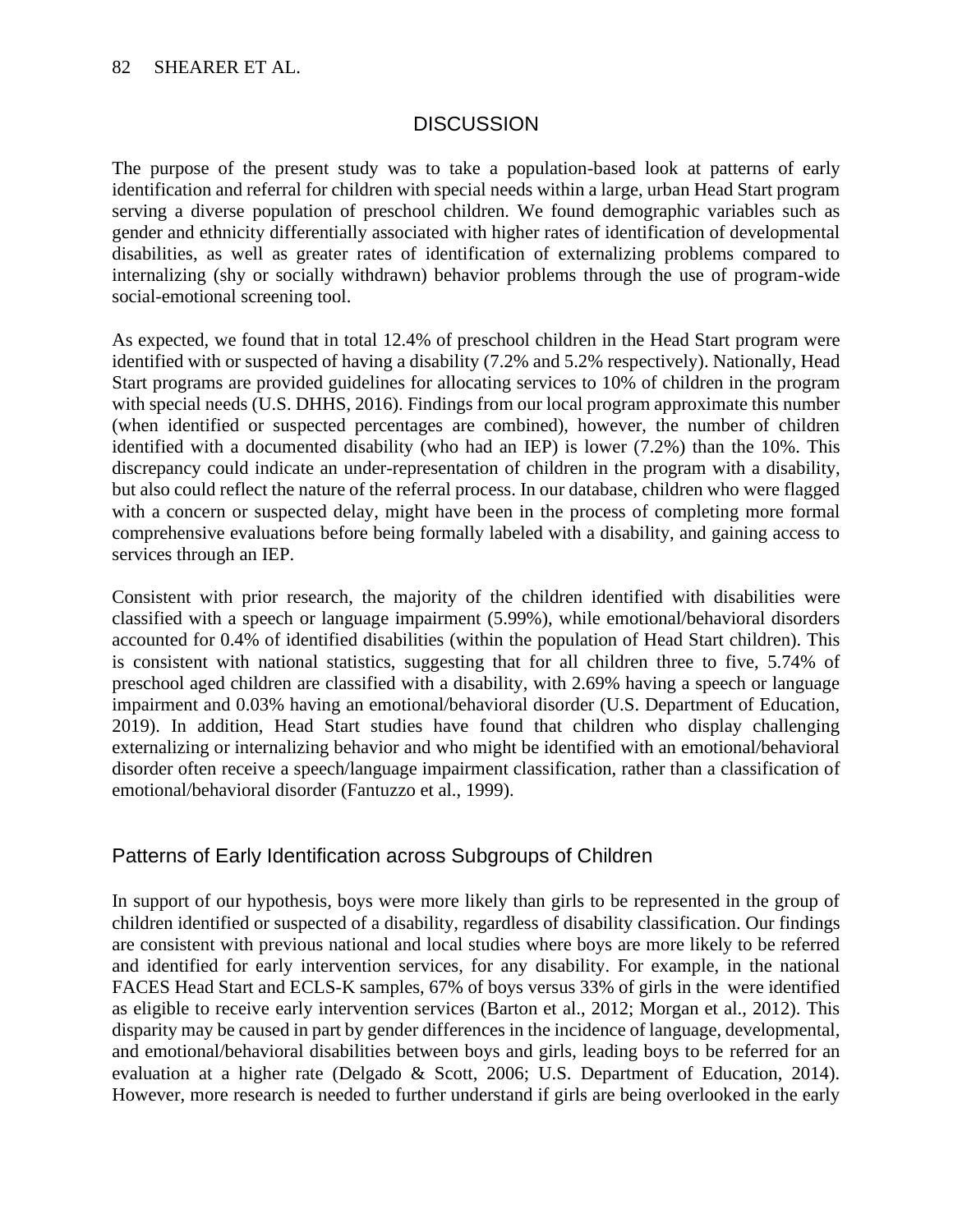identification and referral process within early childhood programs. Prior research suggests that girls with emotional/behavioral disorders typically exhibit behaviors that are overlooked within the classroom or recognized by school staff (Oswald et al., 2003). Using validated screening tools and implementing systematic screening, referral and evaluation procedures within early childhood programs may enable equitable identification for all children (Farnsworth, 2018; Feil et al., 2005; Lopez et al., 2000).

With respect to race and ethnicity, we found that Hispanic children were more likely to be identified with a disability in comparison with non-Hispanic children, regardless of the type of disability. This finding is consistent with some prior research which indicates that Hispanic children are more likely to be classified with a disability and receive special education services, including for emotional disturbance, speech or language delays, and intellectual and learning disabilities (Skiba et al., 2005). However, findings in early childhood studies are mixed. In a recent study within a national sample, Hispanic children were 29% less likely than White children to be identified as having a learning disability (Morgan et al., 2015) and in a local kindergarten sample, Hispanic children were underrepresented in special education compared to other minority groups (Zhang et al., 2014). Further work is warranted to understand the early learning contexts in which Hispanic children may be over- or under-identified for intervention services.

In contrast to prior research that suggests African American students are overrepresented in special education systems (Kauffman et al., 2009; Zhang et al., 2014), we did not find that African American children were overrepresented with suspected or identified disabilities in our sample compared to our sample demographic distribution. However, most of the children in our sample were from ethnic and racial minority backgrounds (51.7% African American and 42.1% Hispanic). All children were from families living in poverty, by nature of their eligibility for the Head Start program (U.S. DHHS, 2020). Ethnic and racial minority children are disproportionately more likely to live in poverty, and experience increased risks to their early learning and social-emotional development (Skiba et al., 2008). In addition, research has found that African American boys are disproportionately more likely to be monitored and identified by teachers with emotional/behavior problems, subsequently at greater risk for suspension and expulsion from early childhood education programs, compared to their non-Black counterparts (Gilliam et al., 2016). Future research should continue to examine patterns in early identification within other Head Start programs and again promote more equitable screening procedures, as well as professional development supports to teachers within their classroom (Barbarin, 2007; Bricker et al., 2004; Hemmeter et al., 2016; Lamb-Parker et al., 2008; Perry et al., 2010).

Moreover, children speaking Spanish in the home (Dual Language Learners; DLLs) were found to be over-represented in the group of children identified with special needs compared to non-DLL children. Studies document increased risk for DLL children to be over-referred to special education services because of speech and language impairments or delays (Gildersleeve-Neumann et al., 2008; Sullivan, 2011). Sullivan (2011) found that DLL's were 30% more likely to be identified with a speech or language impairment than monolingual children. There is a growing recognition in the early childhood field that DLL children follow a more complex path in developing expressive and receptive language skills in two languages than monolingual children (Castro et al., 2011; López & Páez, 2021; Peña & Halle, 2011) and this may present as a delay in pronunciation, productive language or expressive vocabulary skills. In addition, a recent qualitative study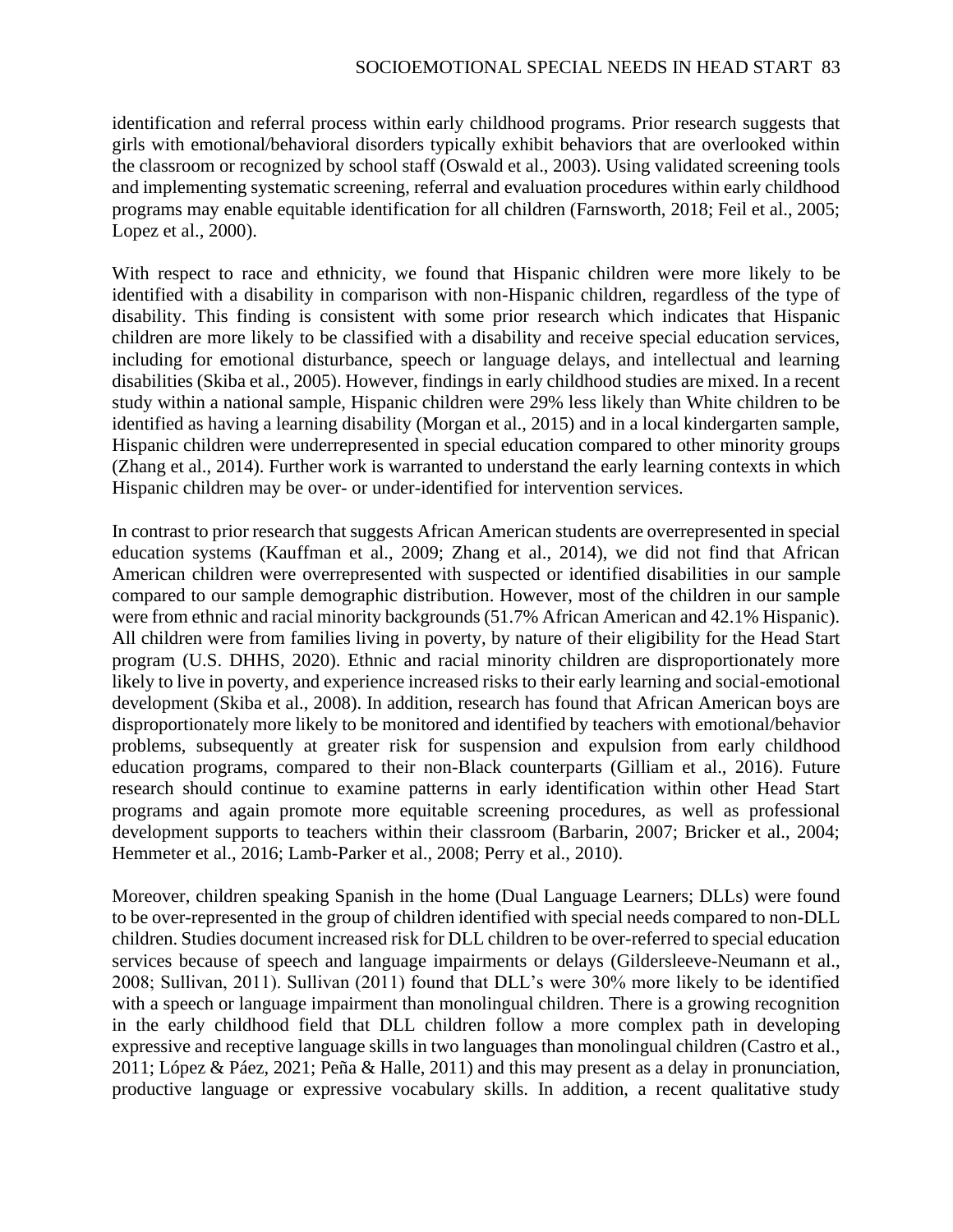identified misconceptions by Head Start teachers about the language abilities of DLL children that were confounded with DLL status (Ramírez et al., 2020). Validated assessment tools are needed that can measure the language development of DLL children and accurately identify speech or language impairment, particularly for children from low-income backgrounds (Halle et al., 2014; Peña & Halle, 2011). In addition, more professional development and training of early childhood staff is needed, to further the field's understanding about the development of young DLL's, their cultural strengths and differences and early learning experiences across the home and school contexts (Castro, 2014).

## Patterns of Early Identification of Socioemotional and Behavioral Needs

We found that a programmatic screening tool (the DECA) differentiated between children referred or identified with an emotional/behavioral special need, but only for children displaying externalizing behavior. Children who were referred or identified were rated higher on externalizing behavior problems by teachers on the DECA Behavior Concerns subscale and lower on the Selfcontrol subscale than children who were not referred or identified. This finding is consistent with prior research conducted in Head Start programs, where those children who are referred or identified for special needs services are more likely to be children displaying aggressive, oppositional or challenging behavior, or difficulties with self-regulation that disrupts classroom routines (Fantuzzo et al., 2003). The DECA subscale scores that measure attachment and initiative (comprised of items capturing internalizing behaviors, such as shyness, or social withdrawn behavior) was not elevated in the referred or identified special needs group. Children rated by teachers with higher internalizing behavior were not represented in the special needs group. Findings are consistent with early childhood studies indicating that teachers report more attention and concern for children displaying externalizing behavior in the classroom (Arbeau & Coplan, 2007; Bulotsky-Shearer et al., 2014; Fantuzzo et al., 2003).

### Limitations and Future Directions

There are several limitations that must be acknowledged. First, the purpose of the study was to take a population-based look in a large Head Start program and examine differences among children within the special needs referral and identification pipeline. This program provided services to an ethnically and racially diverse population of children living in poverty—overall, a group at very high risk for displaying developmental or emotional/behavioral needs. Therefore, we intentionally included all children within the program administrative records who were either referred (suspected) or identified during the program year. This group included children who either were referred (suspected) or identified with a disability. However, children who fell in the suspected category were in the eligibility determination process and it is possible that some of the children may ultimately have been deemed ineligible to receive early intervention services.

Another limitation of the study is that direct comparisons with national data are challenging because of differences in nomenclature and categorization of disability in Head Start compared to the federal IDEA. At the time of the study, the Head Start disability classifications did not align perfectly with IDEA categories, so it makes it difficult to compare directly local program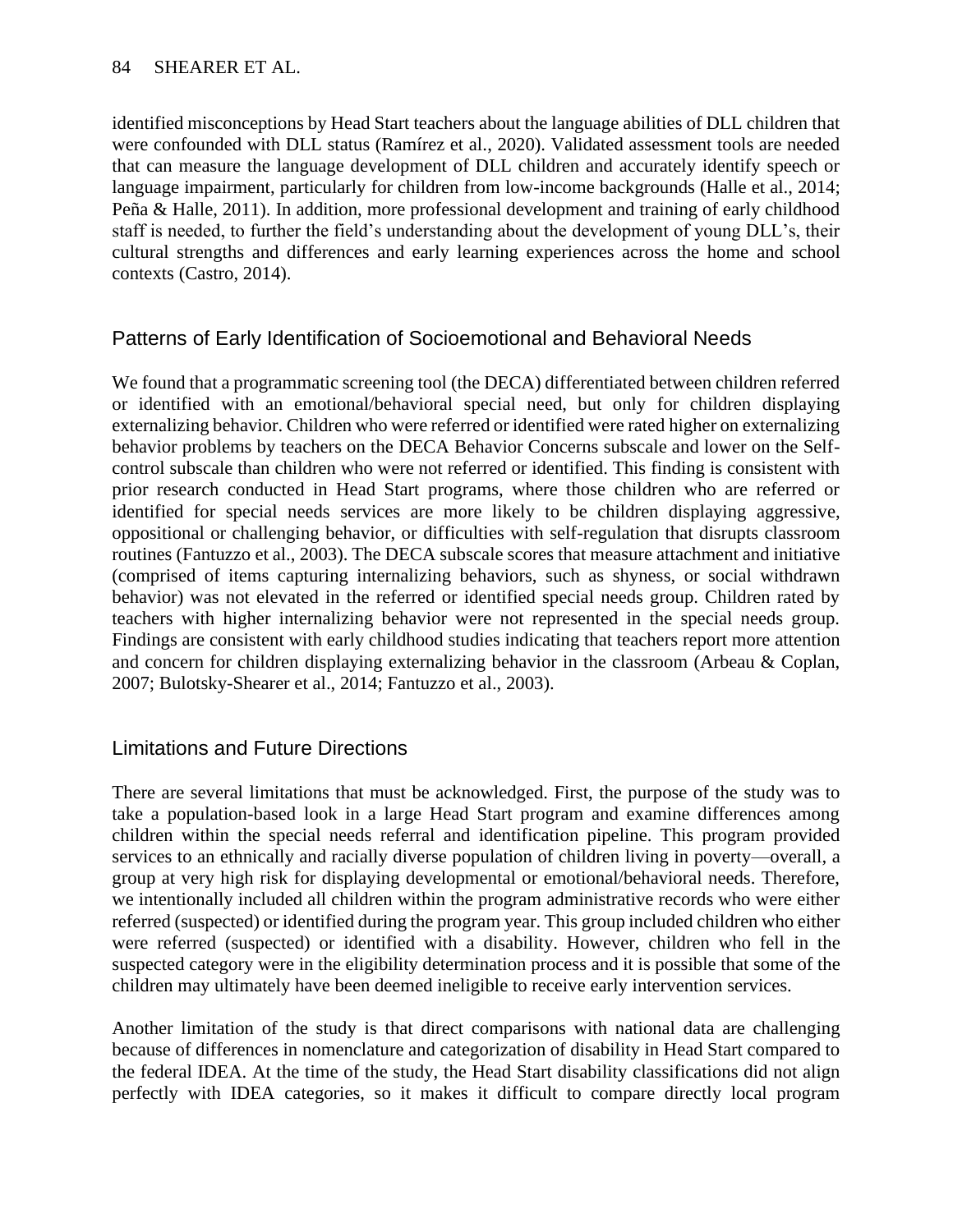prevalence to national prevalence. In general, however, national statistics based on IDEA categories are comparable with local program statistics. The predominant disability classification for preschool children ages 3-5 years is speech/language delay (46%), followed by developmental delay (37%), with very few (0.4%) identified with emotional behavioral disturbance (U.S. Department of Education, Office of Special Education Programs, 2012).

Finally, while it is important that Head Start and other early childhood programs utilize validated screening tools to identify those children in need of further comprehensive assessment or followup, the socioemotional tool used by the program (the DECA) has limitations. The most significant limitation is that the Behavior Concerns subscale used to refer or identify children for socioemotional or behavioral needs, predominantly includes items that measure externalizing behavior (Bulotsky-Shearer et al., 2013). Future studies should include a comprehensive screening tool that measures both internalizing and externalizing behavior so that both can be equitably identified.

In summary, there is a critical need for early childhood programs serving children from diverse, and low-income families to use validated and comprehensive screening tools that equitably identify children's socioemotional and behavioral needs. Early identification is crucial so that early intervention and support can be provided within the classroom and home setting, to improve children's adaptive behavior and positive engagement in formative learning experiences that set the stage for future school and life success. Importantly, children who display internalizing behavior (shy or socially withdrawn) deserve special consideration and attention. More research is needed to develop better alignment within early childhood programs between screening results, teacher professional development/training, and program supports provided for teachers and families to address children displaying socioemotional and behavioral needs.

#### REFERENCES

- Arbeau, K. A., & Coplan, R. J. (2007). Kindergarten teachers' beliefs and responses to hypothetical prosocial, asocial, and antisocial children. Merrill-Palmer Quarterly, 53(2), 291-318.
- Barbarin, O. A. (2007) Mental health screening of preschool children: Validity and reliability of ABLE. American Journal of Orthopsychiatry, 77(3), 402-418. https://doi.org/10.1037/0002-9432.77.3.402
- Barton, L. R., Spiker, D., & Williamson, C. (2012). Characterizing disability in Head Start programs: Not so clearcut. Early Childhood Research Quarterly, 27(4), 596-612.
- Boyd, B. A., Odom, S. L., Humphreys, B. P., & Sam, A. M. (2010). Infants and toddlers with autism spectrum disorder: Early identification and early intervention. Journal of Early Intervention, 32(2), 75-98.
- Bricker, D., Davis, M. S., & Squires, J. (2004). Mental health screening in young children. Infants & Young Children, 17(2), 129-144.
- Bub, K. L., McCartney, K., Willett, J. B. (2007). Behavior problem trajectories and first-grade cognitive ability and achievement skills: A latent growth curve analysis. Journal of Educational Psychology, 99, 653-670.
- Bulotsky-Shearer, R. J. & Fantuzzo, J.W. (2011). Preschool behavior problems in classroom learning situations and literacy outcomes in kindergarten and first grade. Early Childhood Research Quarterly. 26, 61-73.
- Bulotsky-Shearer, R. J., Fernandez, V. A., & Rainelli, S. (2013). The validity of the Devereux Early Childhood Assessment for culturally and linguistically diverse Head Start children. Early Childhood Research Quarterly, 28(4), 794-807.
- Bulotsky-Shearer, R., Williford, A., Carter, T., Hasbrouck, S. (2014, July). Making the invisible visible: Using a contextual approach to identify shy and socially withdrawn children in preschool classrooms. Poster presented at the Head Start 12th National Research Conference, Washington, D.C.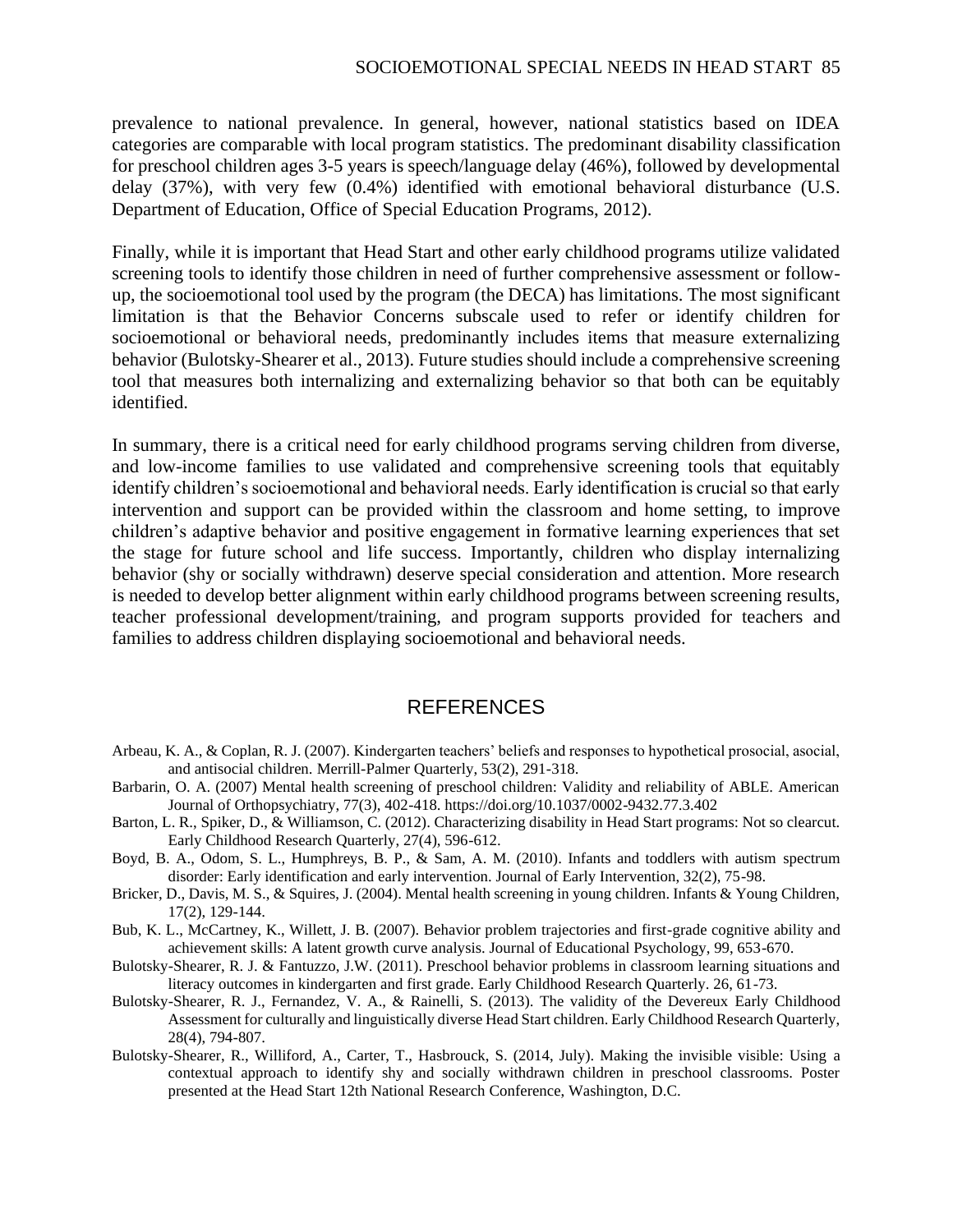- Campbell, S. B., Shaw, D. S., & Gilliom, M. (2000). Early externalizing behavior problems: Toddlers and preschoolers at risk for later maladjustment. Development and Psychopathology, 12(3), 467-488. https://doi.org/10.1017/S0954579400003114
- Casey Foundation. (2017). 2017 Kids count data book: State trends in child well-being. Kids Count Data Center Annie E. Casey Foundation. https://www.aecf.org/resources/2017-kids-count-data-book/#2017-State-Data-Profiles-on-Kids-Well-Being
- Castro, D. C., Páez, M. M., Dickinson, D. K., & Frede, E. (2011). Promoting language and literacy in young dual language learners: Research, practice, and policy. Child Development Perspectives, 5(1), 15-21.
- Castro, D. C. (2014). The development and early care and education of dual language learners: Examining the state of knowledge. Early Childhood Research Quarterly, 29(4), 693-698. https://doi.org/10.1016/j.ecresq.2014.08.003
- Conroy, M. A., & Brown, W. H. (2004). Early identification, prevention and early intervention for young children at risk for emotional or behavioral disorders: Issues, trends and a call for action. Behavioral Disorders, 29 224- 236.
- Coplan, R. J., Gavinski-Molina, M. H., Lagace-Seguin, D. G., & Wichmann, C. (2001). When girls versus boys play alone: Nonsocial play and adjustment in kindergarten. Developmental Psychology, 37, 464–474.
- Delgado, C. E. F., & Scott, K. G. (2006). Comparison of referral rates for preschool children at risk for disabilities using information obtained from birth certificate records. The Journal of Special Education, 40(1), 28-35. https://doi.org/10.1177/00224669060400010301
- Duchnowski, A. J., Hall, K. S., Kutash, K., & Friedman, R. M. (1998). The alternatives to residential treatment study. In M. H. Epstein, K. Kutash, & A. Duchnowski (Eds.), Outcomes for children and youth with behavioral and emotional disorders and their families: Programs and evaluation best practices (pp. 55-80). Austin, TX: Pro-Ed.
- Duncan, B. B., Forness, S. R., & Hartsough, C. (1995). Students identified as seriously emotionally disturbed in school-based day treatment: Cognitive, psychiatric, and special education characteristics. Behavioral Disorders, 20(4), 238-252.
- Fantuzzo, J., Bulotsky, R., McDermott, P., Mosca, S., & Lutz, M. N. (2003). A multivariate analysis of emotional and behavioral adjustment and preschool educational outcomes. School Psychology Review, 32(2), 185-203.
- Fantuzzo, J., Stoltzfus J., Lutz, M. N., Hamlet, H., Balraj, V., Turner, C., & Mosca, S. (1999). An evaluation of the special needs referral process for low-income preschool children with emotional and behavioral problems. Early Childhood Research Quarterly, 14(4), 465-482. https://doi.org/10.1016/S0885-2006(99)00030-7
- Fantuzzo, J., McWayne, C., Bulotsky, R. (2003). Forging strategic partnerships to advance mental health science and practice for vulnerable children. School Psychology Review, 32, 17-37. https://doi.org/10.1080/02796015.2003.12086178
- Farnsworth, E. M. (2018). Influence of child find referral mechanisms on early childhood special education participation. [Unpublished doctoral dissertation]. University of Minnesota.
- Feil, E. G., Small, J. W., Forness, S. R., Kaiser, A. P., Hancock, T. B., Serna, L. A., Brooks-Gunn, J., Bryant, D., Kuperschmidt, J., Burchinal, M. R., Boyce, C. A., & Lopez, M. L. (2005). Using different measures, informants, and clinical cut-off points to estimate prevalence of emotional or behavioral disorders in preschoolers: Effects on age, gender, and ethnicity. Behavioral Disorders, 30(4), 375-391. https://doi.org/10.1177/019874290503000405
- Ferguson, G. A., & Takane, Y. (1989). Multiple-comparison procedures. Statistical analysis in psychology and education. McGraw Hill.
- Florian, L., & McLaughlin, M. J. (2008). Disability classification in education: Issues and perspectives. Corwin Press.
- Forness, S. R., Serna, L. A., Nielsen, E., Lambros, K., Hale, M. J., & Kavale, K. A. (2000). A model for early detection and primary prevention of emotional or behavioral disorders. Education and Treatment of Children, 23(3), 325-345.
- Garbarino, J. (1995). Raising children in a socially toxic environment. Jossey-Bass.
- Gildersleeve-Neumann, C. E., Kester, E. S., Davis, B. L., & Peña, E. D. (2008). English speech sound development in preschool-aged children from bilingual English–Spanish environments. Language, Speech, and Hearing Services in Schools, 39, 314-328. https://doi.org/10.1044/0161-1461(2008/030)
- Gilliam, W. S. (2005). Prekindergartners left behind: Expulsion rates in state prekindergarten programs. New York, NY: Foundation for Children Development. Available at: https://www.fcd-us.org/prekindergartners-leftbehind-expulsion-rates-in-state-prekindergarten-programs/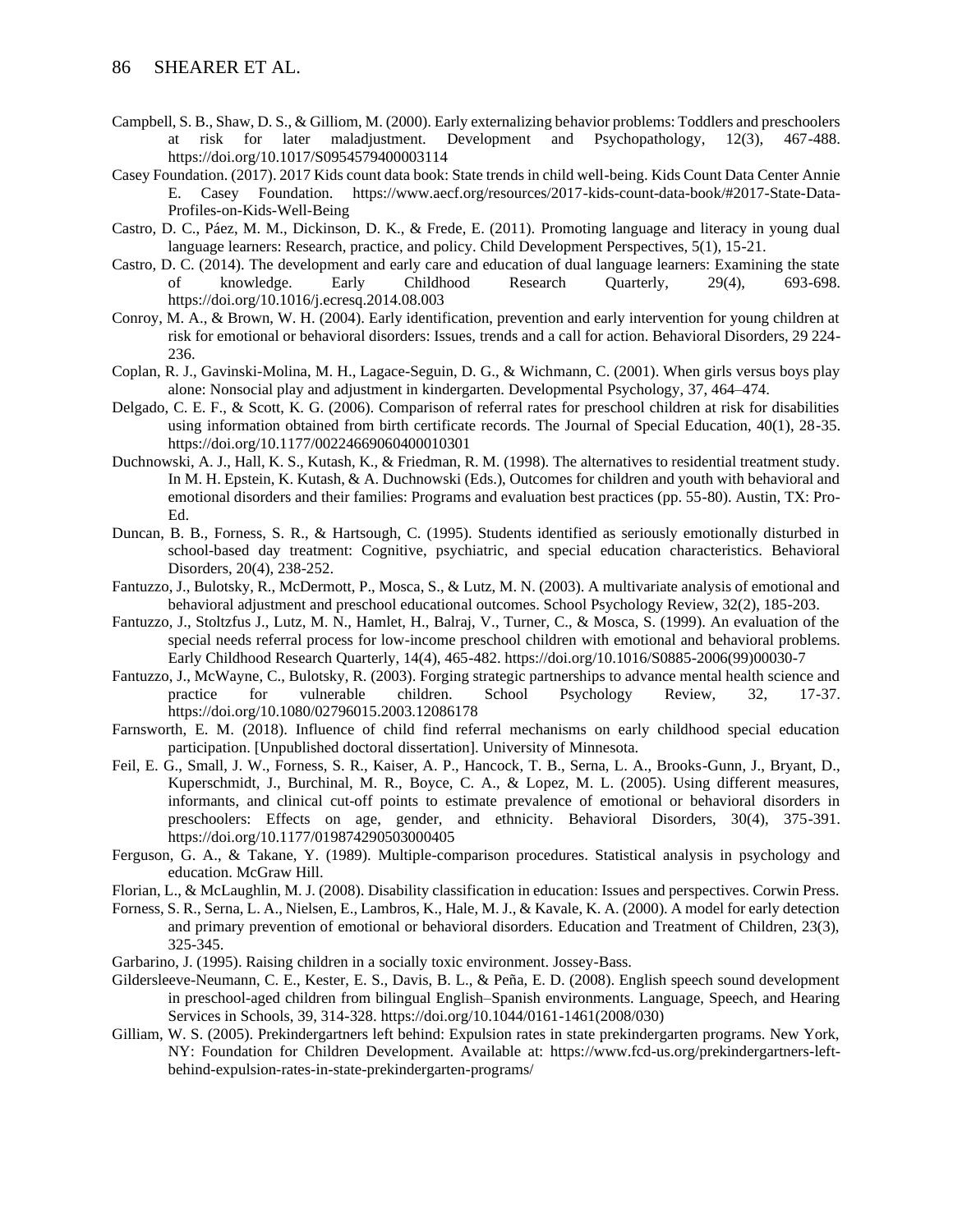- Gilliam, W. S., Maupin, A. N., Reyes, C. R., Accavitti, M., & Shic, F. (2016). Do early educators' implicit biases regarding sex and race relate to behavior expectations and recommendations of preschool expulsions and suspensions. Research Study Brief. Yale University Child Study Center.
- Graziano, P. A., Slavec, J., Ros, R., Garb., L., Hart., K., & Garcia, A. (2015). Self-regulation assessment among preschoolers with externalizing behavior problems. Psychological Assessment, 27(4), 1337-1348. http://dx.doi.org/10.1037/pas0000113
- Guarino, C. M., Buddin, R., Pham, C., & Cho, M. (2010). Demographic factors associated with the early identification of children with special needs. Topics in Early Childhood Special Education, 30(3), 162-175.
- Halle, T. G., Whittaker, J. V., Zepeda, M., Rothenberg, L., Anderson, R., Daneri, P., Wessel, J., & Buysse, V. (2014). The social-emotional development of dual language learners: Looking back at existing research and moving forward with purpose. Early Childhood Research Quarterly, 29(4), 734-749. https://doi.org/10.1016/j.ecresq.2013.12.002
- Hemmeter, M. L., Snyder, P. A., Fox, L., & Algina, J. (2016). Evaluating the implementation of the Pyramid Model for promoting social-emotional competence in early childhood classrooms. Topics in Early Childhood Special Education, 36(3), 133-146.
- Hemmeter, M. L., Corso, R., & Cheatham, G. (2006, February). Issues in addressing challenging behaviors in young children: A national survey of early childhood educators [Conference presentation]. Conference on Research Innovations in Early Intervention, San Diego, CA, United States.
- Hibel, J., Farkas, G., & Morgan, P. L. (2010). Who is placed into special education?. Sociology of Education, 83(4), 312-332.
- Hosp, J. L., & Reschly, D. J. (2003). Referral rates for intervention or assessment: A meta-analysis of racial differences. The Journal of Special Education, 37, 67–80.
- Hughes, K. & Coplan, R.J. (2010). Exploring processing linking shyness and academic achievement in childhood. School Psychology Quarterly, 25(4), 213-222.
- Individuals with Disabilities Education Act, Public Law No. 101-476. (2004). https://sites.ed.gov/idea/
- Kauffman, J. M., Simpson, R. L., & Mock, D. R. (2009). Problems related to underservice: A rejoinder. Behavioral Disorders, 34(3), 172-180. https://doi.org/10.1177/019874290903400306
- Kelch- Oliver, K. (2011). African- American children raised in grandparent headed families: An exploratory study. Family Journal: Counseling and Therapy for Couples and Families, 19, 396-406.
- Lamb-Parker, F., LeBuffe, P., Powell, G., & Halpern, E. (2008). A strength-based, systemic mental health approach to support children's social and emotional development. Infants & Young Children, 21 (1), 45-55.
- Landrum, T., Katsiyannis, A., & Archwamety, T. (2004). An analysis of placement and exit patterns of students with emotional and behavioral disorder. Behavioral Disorders, 29, 140-153.
- LeBuffe, P. A., & Naglieri, J. A. (1999). The Devereux Early Childhood Assessment (DECA): A measure of withinchild protective factors in preschool children. NHSA Dialog: A Research-to-Practice Journal for the Early Intervention Field, 3(1), 75-80. https://doi.org/10.1207/s19309325nhsa0301\_10
- Loeber, R. (1990). Development and risk factors of juvenile antisocial behavior and delinquency. Clinical Psychology Review, 10(1), 1-41. https://doi.org/10.1016/0272-7358(90)90105-J
- López, L. M. & Páez, M. (2021). Teaching dual language learners: What early childhood educators need to know. Brookes: Baltimore, MD.
- López, M. L., Tarullo, L. B., Forness, S. R., & Boyce, C. A. (2000). Early identification and intervention: Head Start's response to mental health challenges. Early Education and Development, 11(3), 265-282.
- Lutz, M. N. (1999). Contextually relevant assessment of the emotional and behavioral adjustment of Head Start children. Unpublished doctoral dissertation, University of Pennsylvania, Philadelphia
- Mason, C. A., Chapman, D. A., & Scott, K. G. (1999). The identification of early risk factors for severe emotional disturbances and emotional handicaps: An epidemiological approach. American Journal of Community Psychology, 27(3), 357–381.
- Markowitz, J., Carlson, E., Frey, W., Riley, J., Shimshak, A., Heinzen, H., ... & Hyunshik, L. (2006). Preschoolers with Disabilities: Characteristics, Services, and Results. Wave 1 Overview Report from the Pre-Elementary Education Longitudinal Study (PEELS). NCSER 2006-3003. National Center for Special Education Research.
- Matthews, J. S., Kizzie, K. T., Rowley, S. J., & Cortina, K. (2010). African Americans and boys: Understanding the literacy gap, tracing academic trajectories, and evaluating the role of learning-related skills. Journal of Educational Psychology, 102(3), 757-771. https://doi.org/10.1037/a0019616
- McDermott, P. A. (1982). Actuarial assessment systems for the grouping and classification of school children. In C. R. Rynolds & T.B. Gutkin (Eds.), Handbook of School Psychology (pp. 243-272). New York: Wiley.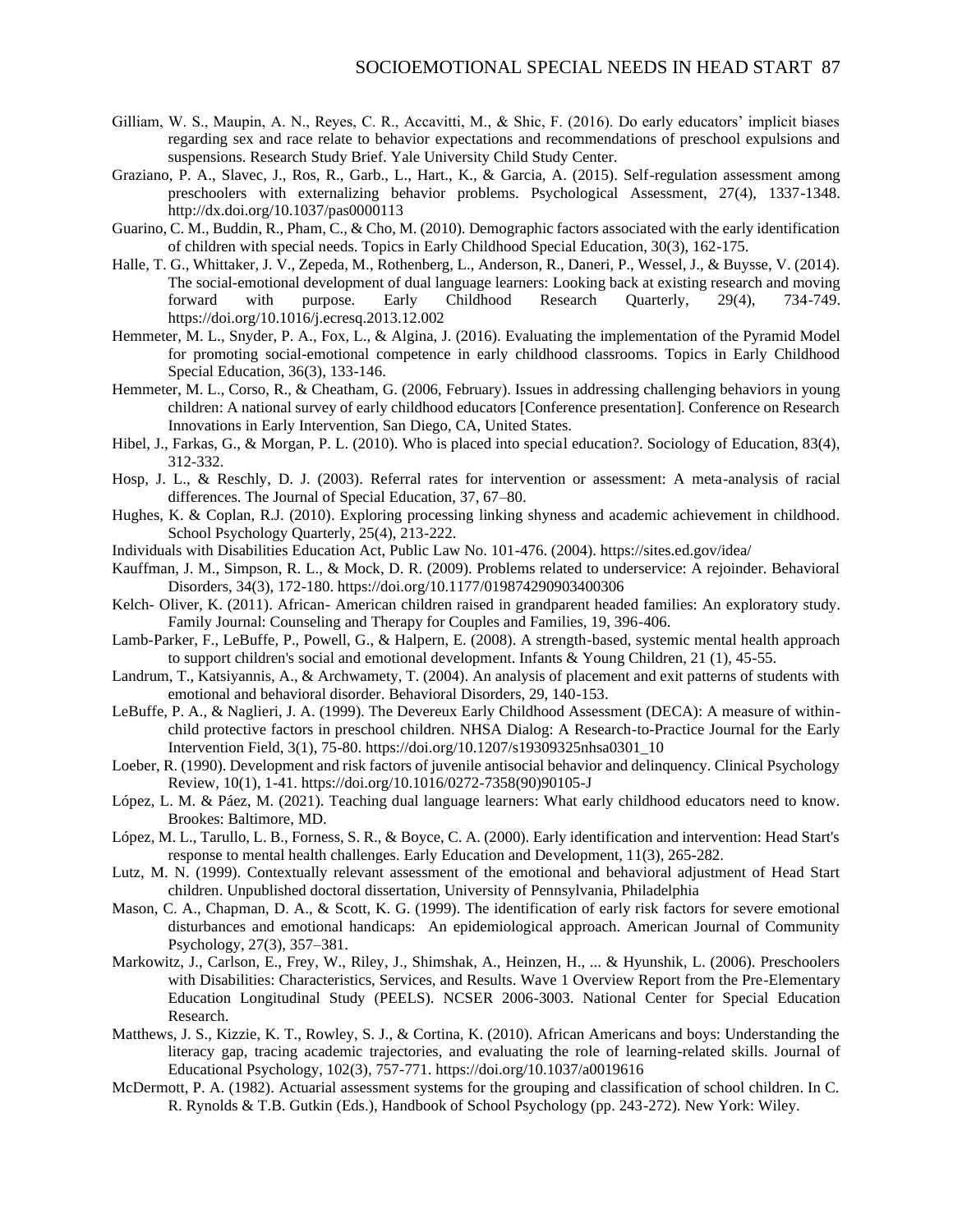- Miles, S. B., & Stipek, D. (2006). Contemporaneous and longitudinal associations between social behavior and literacy achievement in a sample of low-income elementary school children. Child Development, 77(1), 103–117.
- Morgan, P. L., Farkas, G., Cook, M., Strassfeld, N. M., Hillemeier, M. M., Pun, W. H., & Schussler, D. L. (2017). Are Black children disproportionately overrepresented in special education? A best-evidence synthesis. Exceptional Children, 83(2), 181-198.
- Morgan, P. L., Farkas, G., Cook, M., Strassfeld, N. M., Hillemeier, M. M., Pun, W. H., ... & Schussler, D. L. (2018). Are Hispanic, Asian, Native American, or language-minority children overrepresented in special education? Exceptional Children, 84(3), 261-279.
- Morgan, P. L., Farkas, G., Hillemeier, M. M., Mattison, R., Maczuga, S., Li, H., & Cook, M. (2015). Minorities are disproportionately underrepresented in special education: Longitudinal evidence across five disability conditions. Educational Researcher, 44(5), 278-292. https://doi.org/10.3102/0013189X15591157
- Morgan, P. L., Farkas, G., Hillemeier, M. M., & Maczuga, S. (2012). Are minority children disproportionately represented in early intervention and early childhood special education?. Educational Researcher, 41(9), 339- 351.
- Offord, D. R., Kraemer, H. C., Kazdin, A. E., Jensen, P. S., Harrington, R. (1998). Lowering the burden of suffering from child psychiatric disorder: Trade-offs among clinical, targeted, and universal interventions. Journal of the American Academy of Child and Adolescent Psychiatry, 37(7), 686-694. https://doi.org/10.1097/00004583-199807000-00007
- Oswald, D. P., Best, A. M., Coutinho, M. J., & Nagle, H. A. (2003). Trends in the special education identification rates of boys and girls: A call for research and change. Exceptionality, 11(4), 223-237. https://doi.org/10.1207/S15327035EX1104\_3
- Padgett, D. K., Patrick, C., Burns, B. J., & Schlesinger, H. J. (1994). Ethnicity and the use of outpatient mental health services in a national insured population. American Journal of Public Health, 84(2), 222-226.
- Peña, E. D., & Halle, T. G. (2011). Assessing preschool dual language learners: Traveling a multiforked road. Child Development Perspectives, 5(1), 28-32.
- Perry, D. F., Allen, M. D., Brennan, E. M., & Bradley, J. R. (2010). The evidence base for mental health consultation in early childhood settings: A research synthesis addressing children's behavioral outcomes. Early Education and Development, 21(6), 795-824.
- Pizur-Barnekow, K., Erickson, S., Johnston, M., Bass, T., Lucinski, L., & Bleuel, D. (2010). Early identification of developmental delays through surveillance, screening, and diagnostic evaluation. Infants & Young Children, 23(4), 323-330.
- Ramírez, R., Cycyk, L. M., Scarpino, S. E., López, L. M., & Hammer, C. S. (2020). Teachers' Beliefs Regarding Dual Language Learners in Head Start. NHSA Dialog, 23(1).
- Redden, S. C., Forness, S. R., Ramey, S. L., Ramey, C. T., & Brezausek, C. M. (2003). Mental health and special education outcomes of Head Start children followed into elementary school. NHSA Dialog: A Research-to-Practice Journal for the Early Intervention Field, 6(1), 87-110.
- Reinke, W. M., Stormont, M., Herman, K. C., Wang, Z., Newcomer, L., & King, K. (2014). Use of coaching and behavior support planning for students with disruptive behavior within a universal classroom management program. Journal of Emotional and Behavioral Disorders, 22(2), 74-82. https://doi.org/10.1177/1063426613519820
- Rydell, A. M., Bohlin, G., & Thorell, L. B. (2005). Representations of attachment to parents and shyness as predictors of children's relationships with teachers and peer competence in preschool. Attachment and Human Development, 7, 187–204.
- Skiba, R. J., Poloni-Staudinger, L., Simmons, A. B., Renae Feggins-Azziz, L., & Chung, C. G. (2005). Unproven links: Can poverty explain ethnic disproportionality in special education?. The Journal of Special Education, 39(3), 130-144. https://doi.org/10.1177/00224669050390030101
- Skiba, R. J., Simmons, A. B., Ritter, S., Gibb, A. C., Rausch, M. K., Cuadrado, J., & Chung, C. G. (2008). Achieving equity in special education: History, status, and current challenges. Exceptional Children, 74(3), 264-288. https://doi.org/10.1177/001440290807400301
- Shonkoff, J. (2011). Protecting brains, not simply stimulating minds. Science, 333, 982-983. DOI: 10.1126/science.1206014
- Stanton-Chapman, T. L., Chapman, D. A., & Scott, K. G. (2001). Identification of early risk factors for learning disabilities. Journal of Early Intervention, 24(3), 193–206.
- Sullivan, A. L. (2011). Disproportionality in special education identification and placement of English language learners. Exceptional Children, 77, 317-334. doi: 10.1177/001440291107700304